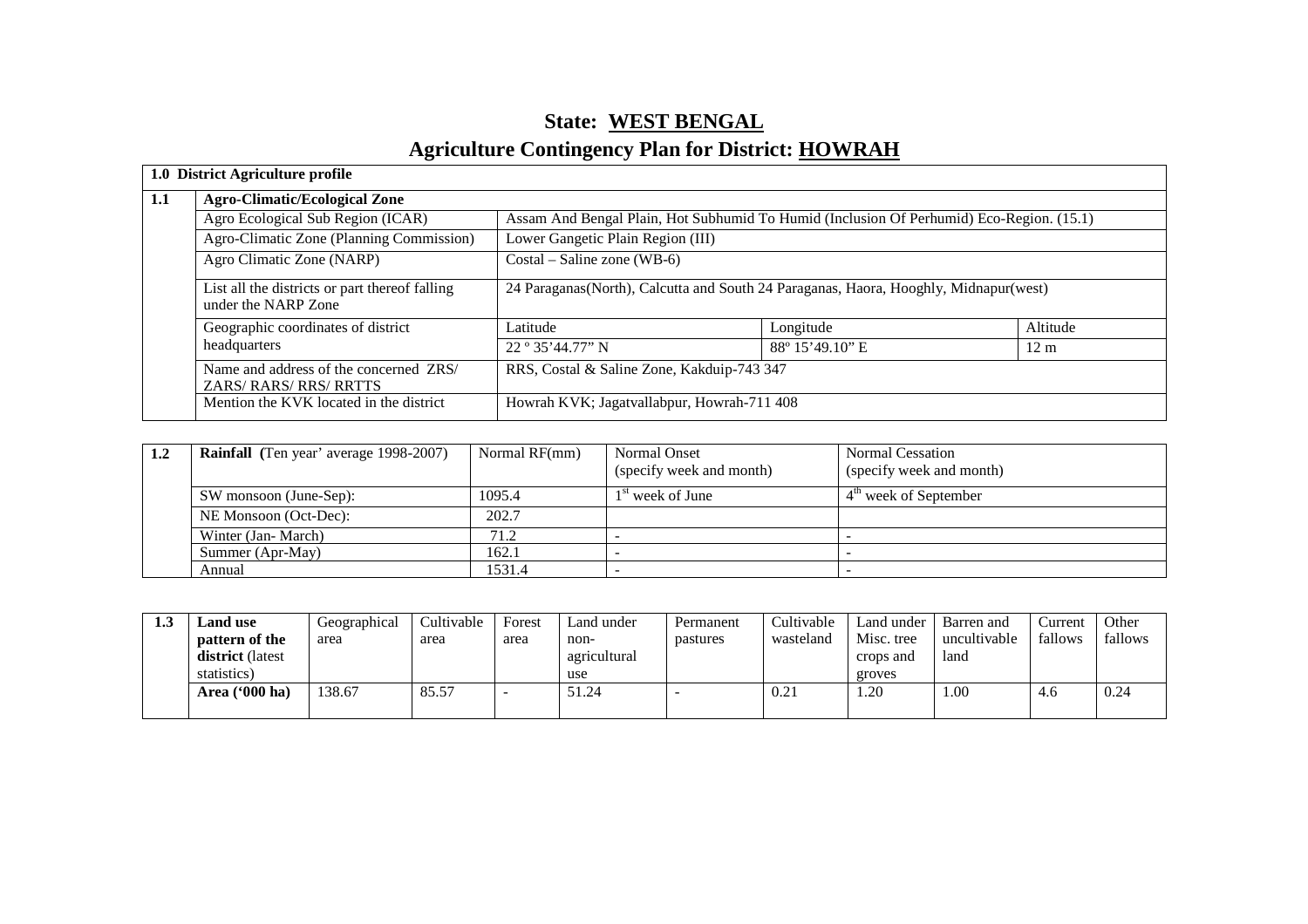| Major Soils (common names like red sandy | Area $(900)$ ha) | Percent $(\% )$ of total |
|------------------------------------------|------------------|--------------------------|
| loam deep soils (etc)                    |                  |                          |
| 1. Clayey                                | 13.82            | 16                       |
| 2. Clayey loamy                          | 42.35            | 49                       |
| 3. Loamy                                 | 30.25            | ر ر                      |

| 1.J | Area $('000 ha)$<br><b>Agricultural land use</b> |        | Cropping intensity % |
|-----|--------------------------------------------------|--------|----------------------|
|     | Net sown area                                    | 80.73  |                      |
|     | Area sown more than once                         | 82.1   | 202                  |
|     | Gross cropped area                               | 162.86 |                      |

| 1.6 | <b>Irrigation</b>                                                                                       | Area ('000 ha)               |                          |                                                                                                   |  |  |  |  |
|-----|---------------------------------------------------------------------------------------------------------|------------------------------|--------------------------|---------------------------------------------------------------------------------------------------|--|--|--|--|
|     | Net irrigated area                                                                                      | 44.03                        |                          |                                                                                                   |  |  |  |  |
|     | Gross irrigated area                                                                                    | 126.17                       |                          |                                                                                                   |  |  |  |  |
|     | Rainfed area                                                                                            | 36.69                        |                          |                                                                                                   |  |  |  |  |
|     | <b>Sources of Irrigation</b>                                                                            | Number                       | Area ('000 ha)           | Percentage of total irrigated area                                                                |  |  |  |  |
|     | Canals                                                                                                  |                              | 29.34                    | 66.63%                                                                                            |  |  |  |  |
|     | Tanks                                                                                                   | 23589                        | 8.39                     | 19.05%                                                                                            |  |  |  |  |
|     | Open wells                                                                                              |                              | $\overline{\phantom{a}}$ |                                                                                                   |  |  |  |  |
|     | Bore wells                                                                                              | $\overline{\phantom{0}}$     | $\overline{\phantom{a}}$ | $\overline{\phantom{a}}$                                                                          |  |  |  |  |
|     | Lift irrigation schemes                                                                                 | 1250                         | 6.30                     | 14.30%                                                                                            |  |  |  |  |
|     | Micro-irrigation                                                                                        |                              | $\overline{\phantom{a}}$ |                                                                                                   |  |  |  |  |
|     | Other sources (please specify)                                                                          |                              |                          | $\overline{\phantom{a}}$                                                                          |  |  |  |  |
|     | <b>Total Irrigated Area</b>                                                                             | $\overline{\phantom{0}}$     | 44.03                    | 99.98%                                                                                            |  |  |  |  |
|     | Pump sets                                                                                               | $\overline{\phantom{0}}$     | $\blacksquare$           |                                                                                                   |  |  |  |  |
|     | No. of Tractors                                                                                         |                              | $\tilde{\phantom{a}}$    |                                                                                                   |  |  |  |  |
|     | Groundwater availability and use* (Data source:<br><b>State/Central Ground water Department /Board)</b> | No. of blocks/Tehsils        | $(\%)$ area              | Quality of water (specify the problem<br>such as high levels of arsenic, fluoride,<br>saline etc) |  |  |  |  |
|     | Over exploited                                                                                          |                              |                          | Arsenic level 0.05-0.10 mg/lit                                                                    |  |  |  |  |
|     | Critical                                                                                                | Data yet to the<br>collected | $\overline{\phantom{a}}$ | Salinity CI-111 & above                                                                           |  |  |  |  |
|     | Semi-critical                                                                                           |                              | $\overline{\phantom{a}}$ | Arsenic depth range 9-220 mbgl                                                                    |  |  |  |  |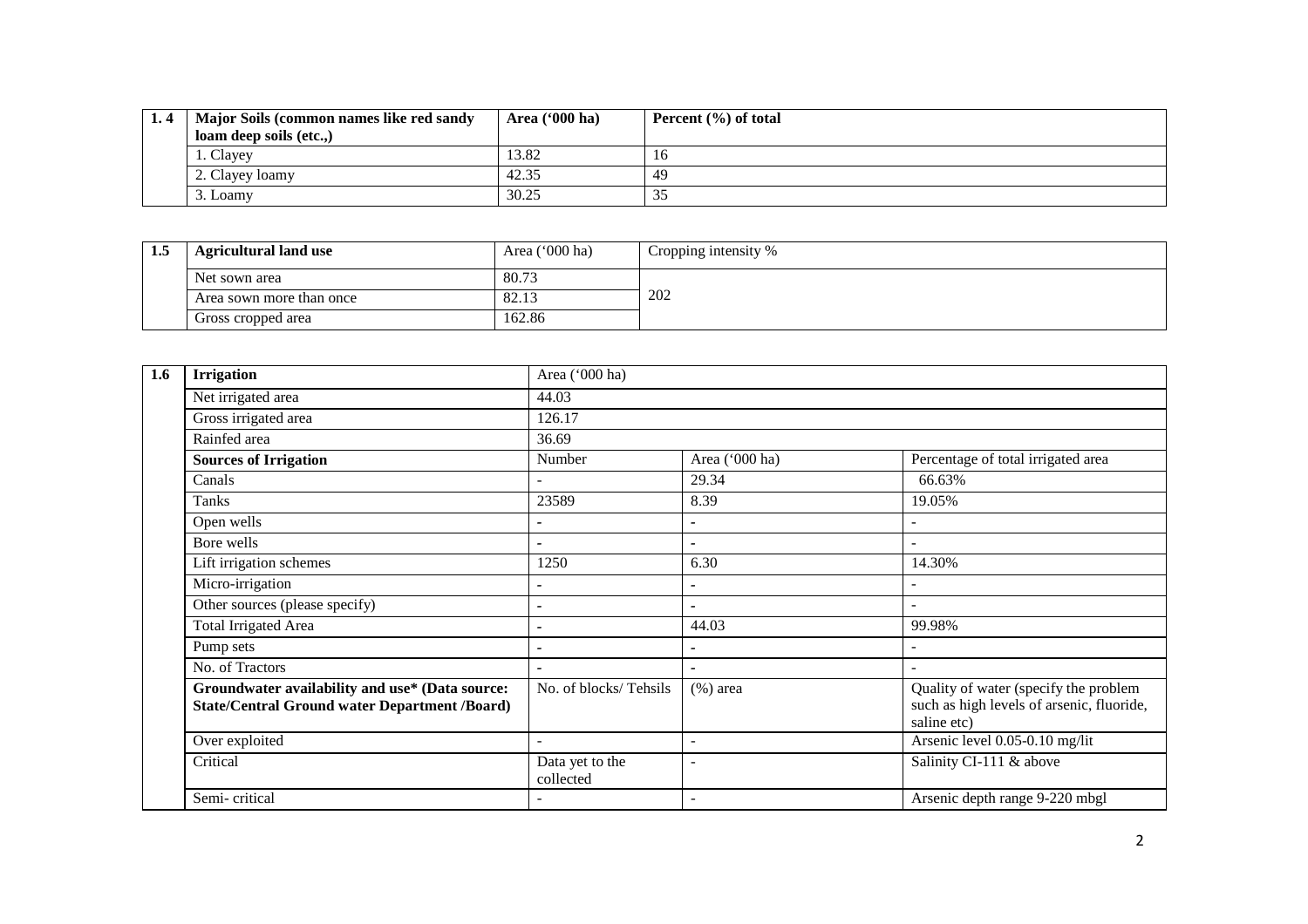| Safe                                                                                                      |                                   |  | Salinity |  |  |  |
|-----------------------------------------------------------------------------------------------------------|-----------------------------------|--|----------|--|--|--|
| Wastewater availability and use                                                                           |                                   |  |          |  |  |  |
| Ground water quality                                                                                      | Arsenic contamination in 4 blocks |  |          |  |  |  |
| *over-exploited: groundwater utilization > 100%; critical: $90-100\%$ ; semi-critical: 70-90%; safe: <70% |                                   |  |          |  |  |  |

## **1.7 Area under major field crops & horticulture (as per latest figures) (year 2007 – 08)**

| Major field crops cultivated                         |                  | Area ('000 ha)           |                          |                  |                          |                          |                          |                          |  |  |  |
|------------------------------------------------------|------------------|--------------------------|--------------------------|------------------|--------------------------|--------------------------|--------------------------|--------------------------|--|--|--|
|                                                      |                  | <b>Kharif</b>            |                          |                  | Rabi                     |                          |                          |                          |  |  |  |
|                                                      | <b>Irrigated</b> | <b>Rainfed</b>           | <b>Total</b>             | <b>Irrigated</b> | <b>Rainfed</b>           | <b>Total</b>             | <b>Summer</b>            | <b>Grand total</b>       |  |  |  |
| Rice                                                 | $\blacksquare$   | 1.10                     | 1.10                     |                  | 67.8                     | 67.8                     | 48.9                     | 117.8                    |  |  |  |
| Wheat                                                | $\blacksquare$   |                          | $\blacksquare$           | 0.50             |                          | 0.50                     | $\blacksquare$           | 0.50                     |  |  |  |
| Pulses (Lathyrus, Blackgram,<br>Greengram)           | ۰                | ۰                        |                          |                  | 0.60                     | 0.60                     | ۰                        | 0.60                     |  |  |  |
| Oilseeds (Sunflower, Safflower,<br>Mustard, Linseed) | ۰                | $\overline{\phantom{a}}$ | $\overline{\phantom{a}}$ | 6.90             | $\overline{\phantom{a}}$ | 6.90                     | $\blacksquare$           | 6.90                     |  |  |  |
| Jute                                                 | ٠                | 3.60                     | 3.60                     | $\sim$           | $\sim$                   | $\blacksquare$           | $\blacksquare$           | 3.6                      |  |  |  |
| Potato                                               | ٠                | $\blacksquare$           | $\blacksquare$           | 8.0              | $\blacksquare$           | 8.0                      | $\overline{a}$           | 8.0                      |  |  |  |
| <b>Horticulture crops - Fruits</b>                   |                  |                          |                          | Area ('000 ha)   |                          |                          |                          |                          |  |  |  |
|                                                      |                  | <b>Total</b>             |                          | <b>Irrigated</b> |                          |                          |                          | <b>Rainfed</b>           |  |  |  |
| Mango                                                |                  | 0.57                     |                          |                  |                          |                          |                          | 0.57                     |  |  |  |
| Banana                                               |                  | 0.70                     |                          |                  | 0.70                     |                          |                          | $\sim$                   |  |  |  |
| Papaya                                               |                  | 0.12                     |                          |                  | ٠                        |                          |                          | 0.12                     |  |  |  |
| Guava                                                |                  | 0.18                     |                          |                  | $\sim$                   |                          |                          | 0.18                     |  |  |  |
| Jackfruit                                            |                  | 0.14                     |                          |                  | $\overline{\phantom{a}}$ |                          |                          | 0.14                     |  |  |  |
| <b>Horticulture crops - Vegetables</b>               |                  | <b>Total</b>             |                          |                  | <b>Irrigated</b>         |                          |                          | <b>Rainfed</b>           |  |  |  |
| <b>Brinjal</b>                                       |                  | 1.98                     |                          |                  | 1.98                     |                          |                          | $\overline{\phantom{a}}$ |  |  |  |
| Cucurbits                                            |                  | 1.78<br>1.57<br>0.88     |                          |                  | 1.78                     |                          |                          | $\overline{\phantom{a}}$ |  |  |  |
| Ladies finger                                        |                  |                          |                          |                  | 1.57                     |                          |                          | $\overline{\phantom{a}}$ |  |  |  |
| Cauliflower                                          |                  |                          |                          | 0.88             |                          |                          | $\overline{\phantom{0}}$ |                          |  |  |  |
| Cabbage                                              |                  | 0.78                     |                          |                  | 0.78                     |                          |                          | $\overline{\phantom{a}}$ |  |  |  |
| Tomato                                               |                  | 0.60                     |                          | 0.60             |                          | $\overline{\phantom{a}}$ |                          |                          |  |  |  |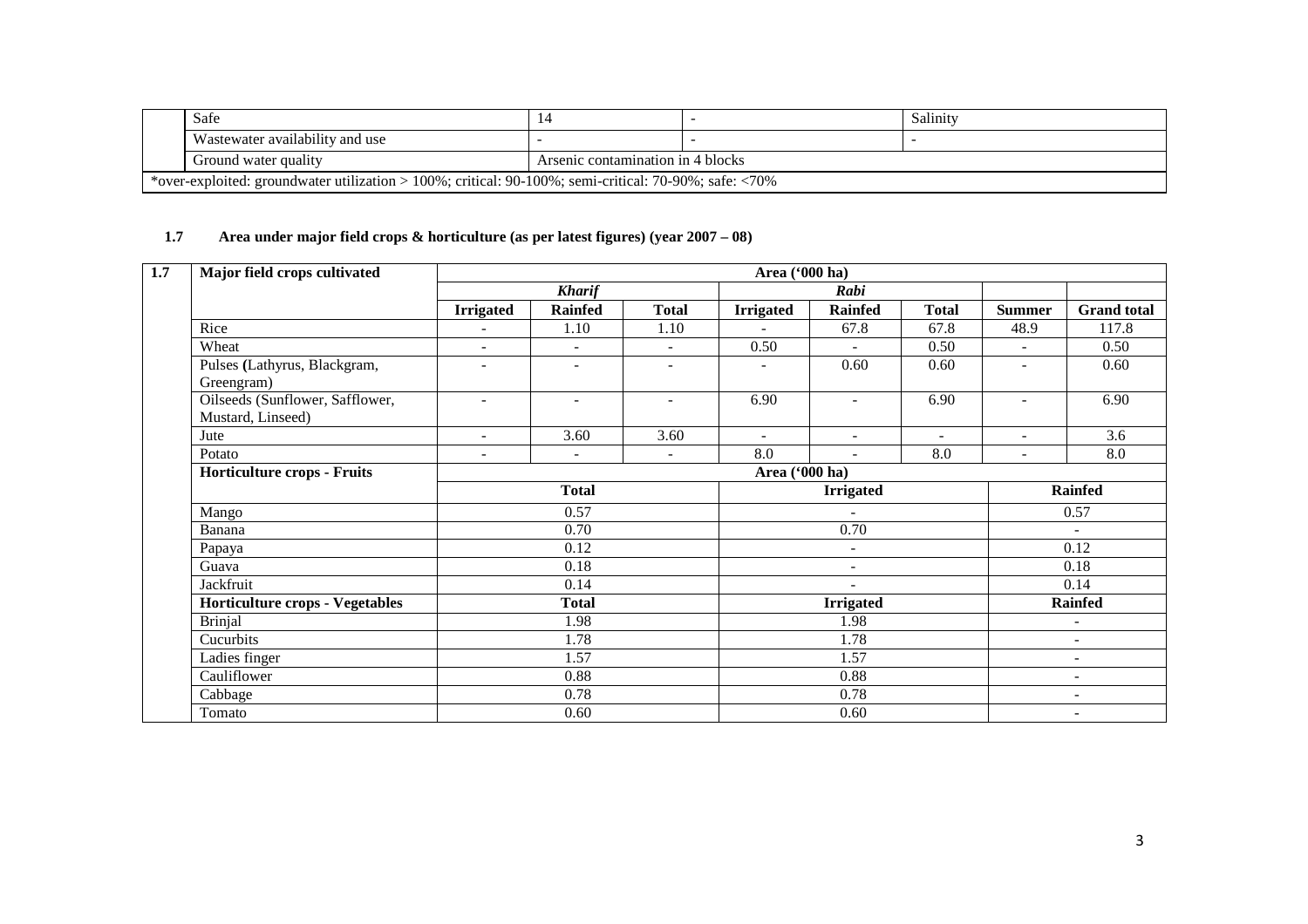| $\overline{1.8}$ | <b>Livestock (2007-08)</b>                        |                  | <b>Male</b> ('000)                           |                            |                                                                                                                                                         | Female ('000)                                                                                |                                          |                      | <b>Total ('000)</b>                    |                               |
|------------------|---------------------------------------------------|------------------|----------------------------------------------|----------------------------|---------------------------------------------------------------------------------------------------------------------------------------------------------|----------------------------------------------------------------------------------------------|------------------------------------------|----------------------|----------------------------------------|-------------------------------|
|                  | Non descriptive Cattle (local low yielding)       |                  | 47.3                                         |                            |                                                                                                                                                         | 245.4                                                                                        |                                          |                      | 264049                                 |                               |
|                  | Crossbred cattle                                  |                  | 7.1                                          |                            | 39.5                                                                                                                                                    |                                                                                              |                                          | 46645                |                                        |                               |
|                  | Non descriptive Buffaloes (local low yielding)    |                  | $\overline{0.2}$                             |                            |                                                                                                                                                         | 10.3                                                                                         |                                          |                      | 1120                                   |                               |
|                  | <b>Graded Buffaloes</b>                           |                  |                                              |                            |                                                                                                                                                         |                                                                                              |                                          |                      | 9494                                   |                               |
|                  | Commercial dairy farms                            |                  |                                              |                            |                                                                                                                                                         |                                                                                              |                                          |                      |                                        |                               |
|                  | Goat                                              |                  |                                              |                            |                                                                                                                                                         |                                                                                              |                                          |                      | 187852                                 |                               |
|                  | Sheep                                             |                  |                                              |                            |                                                                                                                                                         |                                                                                              |                                          |                      | 593                                    |                               |
|                  | Others (Camel, Pig, Yak etc.)                     |                  |                                              |                            |                                                                                                                                                         |                                                                                              |                                          |                      |                                        | Horse-8, Pig-978, Rabbit-2859 |
|                  | Commercial dairy farms (Number)                   |                  |                                              |                            |                                                                                                                                                         |                                                                                              |                                          |                      |                                        |                               |
| 1.9              | <b>Poultry</b>                                    |                  | No. of farms                                 |                            |                                                                                                                                                         | Total No. of birds ('000)                                                                    |                                          |                      |                                        |                               |
|                  | Commercial                                        |                  | Broiler-1182, Improved Layer-25              |                            | In Farm: Broiler-560392, Layer-6779, Duck-60 [District Total of<br>Improved strains Fowl-672006, Duck-1814452633, Turkey-214,<br>Quail-264, Other-4232] |                                                                                              |                                          |                      |                                        |                               |
|                  | Backyard                                          |                  | backyard) -1                                 | Fowl-3, Duck (commercial + |                                                                                                                                                         | In Farm: Deshi Total Fowl-145, Duck-60 [District Total of Deshi<br>Fowl-474613, Duck-222642] |                                          |                      |                                        |                               |
| 1.10             | Fisheries (Data source: Chief Planning Officer)   |                  |                                              |                            |                                                                                                                                                         |                                                                                              |                                          |                      |                                        |                               |
|                  | A. Capture                                        |                  |                                              |                            |                                                                                                                                                         |                                                                                              |                                          |                      |                                        |                               |
|                  | i) Marine (Data Source: Fisheries                 | No. of fishermen |                                              | <b>Boats</b>               |                                                                                                                                                         | <b>Nets</b>                                                                                  |                                          |                      | <b>Storage facilities</b>              |                               |
|                  | Department)                                       |                  |                                              | Mechanized                 | Non-                                                                                                                                                    | mechanized                                                                                   | Mechanized<br>(Trawl nets,<br>Gill nets) | $&$ trap nets)       | Non-mechanized<br>(Shore Seines, Stake | (Ice plants etc.)             |
|                  |                                                   |                  |                                              |                            |                                                                                                                                                         |                                                                                              | $\overline{a}$                           |                      |                                        |                               |
|                  | ii) Inland (Data Source: Fisheries<br>Department) | up to 08-09)     | No. Farmer owned ponds<br>(Under FFDA Scheme |                            | <b>No. of Reservoirs</b>                                                                                                                                |                                                                                              |                                          | No. of village tanks |                                        |                               |
|                  |                                                   |                  | No. of Farmer: 14300                         |                            | Nil                                                                                                                                                     |                                                                                              |                                          | Record not available |                                        |                               |
|                  |                                                   |                  | Area of Pond (ha.): 4803.75                  |                            |                                                                                                                                                         |                                                                                              |                                          |                      |                                        |                               |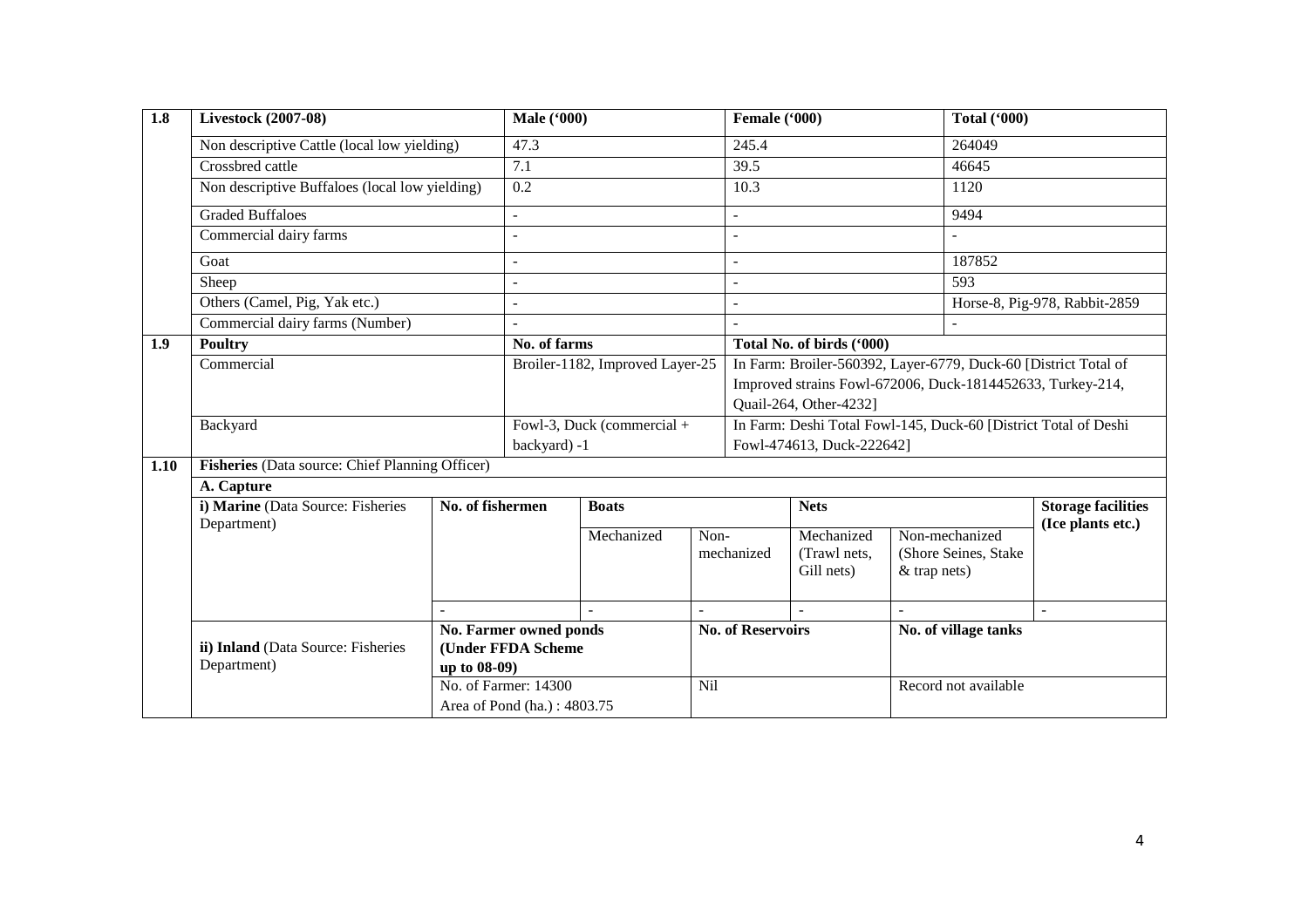| Name of crop                     | <b>Kharif</b>            |                          | Rabi                     |                          | <b>Summer</b>            |                         | <b>Total</b>          |                         |
|----------------------------------|--------------------------|--------------------------|--------------------------|--------------------------|--------------------------|-------------------------|-----------------------|-------------------------|
|                                  | Production<br>(000 t)    | Productivity<br>(kg/ha)  | Production<br>(000 t)    | Productivity<br>(kg/ha)  | Production<br>(000 t)    | Productivity<br>(kg/ha) | Production<br>(000 t) | Productivity<br>(kg/ha) |
| <b>Major Field crops</b>         |                          |                          |                          |                          |                          |                         |                       |                         |
| Rice                             | 2.509                    | 1749                     | 124.05                   | 1700                     | 136.79                   | 1767                    | 263.349               | 2187                    |
| Wheat                            | ۰                        | $\overline{\phantom{a}}$ | 0.69                     | 1823                     | $\overline{\phantom{a}}$ | ۰                       | 0.69                  | 1823                    |
| Jute                             | 64.98                    | 4006                     |                          | $\overline{\phantom{0}}$ | $\overline{\phantom{a}}$ | ۰                       | 64.98                 | 4006                    |
| Pulses                           | ۰                        | $\overline{\phantom{a}}$ | 1.28                     | 758                      |                          |                         | 1.28                  | 758                     |
| <b>Oilseeds</b>                  | $\overline{\phantom{a}}$ | $\overline{\phantom{a}}$ | 40.87                    | 1127                     | $\overline{\phantom{a}}$ | ۰                       | 40.87                 | 1127                    |
| Potato                           | $\overline{\phantom{0}}$ | $\overline{\phantom{a}}$ | 1960.32                  | 20839                    | $\overline{\phantom{a}}$ | ۰                       | 1960.32               | 20839                   |
| <b>Major Horticultural crops</b> |                          |                          |                          |                          |                          |                         |                       |                         |
| <b>Brinjal</b>                   | $\overline{\phantom{a}}$ |                          | $\overline{\phantom{a}}$ | ۰                        | $\overline{\phantom{a}}$ |                         | 25.77                 | 13015                   |
| Cucurbits                        | ۰                        | $\overline{\phantom{a}}$ | $\overline{\phantom{0}}$ | $\overline{\phantom{0}}$ | $\overline{\phantom{a}}$ | ۰                       | 19.31                 | 10848                   |
| Okra                             | $\overline{\phantom{a}}$ | $\overline{\phantom{a}}$ | $\overline{\phantom{a}}$ | $\overline{\phantom{0}}$ | $\overline{\phantom{a}}$ | ۰                       | 12.45                 | 79290                   |
| Cauliflower                      | $\overline{\phantom{0}}$ | $\overline{\phantom{a}}$ | $\overline{\phantom{0}}$ | $\overline{\phantom{0}}$ | $\overline{\phantom{a}}$ | ۰                       | 17.50                 | 19886                   |
| Cabbage                          | ۰                        | $\overline{\phantom{a}}$ | $\overline{\phantom{a}}$ | $\overline{\phantom{0}}$ | $\overline{\phantom{a}}$ | ۰                       | 19.50                 | 25000                   |

## **1.11 Production and Productivity of major crops** (Average of last 4 years: 2004-05, 05-06, 06-07, and 07-08)

| 1.12 | Sowing window for 5<br>major field crops<br>(start and end of normal<br>sowing period) | Rice                                                          | Jute                                  | Potato                                      | <b>Oilseeds</b>               | Pulses                                          |  |
|------|----------------------------------------------------------------------------------------|---------------------------------------------------------------|---------------------------------------|---------------------------------------------|-------------------------------|-------------------------------------------------|--|
|      | Kharif-Rainfed                                                                         | July $1st$ to $4th$ week                                      | $\overline{\phantom{0}}$              |                                             |                               |                                                 |  |
|      | Kharif-Irrigated                                                                       | July $1st$ to $4th$ week                                      |                                       |                                             |                               |                                                 |  |
|      | Rabi-Rainfed                                                                           |                                                               | March $4th$ week to<br>April 3rd week | <b>.</b>                                    |                               |                                                 |  |
|      | Rabi-Irrigated                                                                         | $\overline{\text{Jan 3}}^{\text{rd}}$ to 4 <sup>th</sup> week |                                       | Nov.2 <sup>nd</sup> to 4 <sup>th</sup> week | Nov $1st$ week, to $3rd$ week | Nov.2 <sup>nd</sup> week to4 <sup>th</sup> week |  |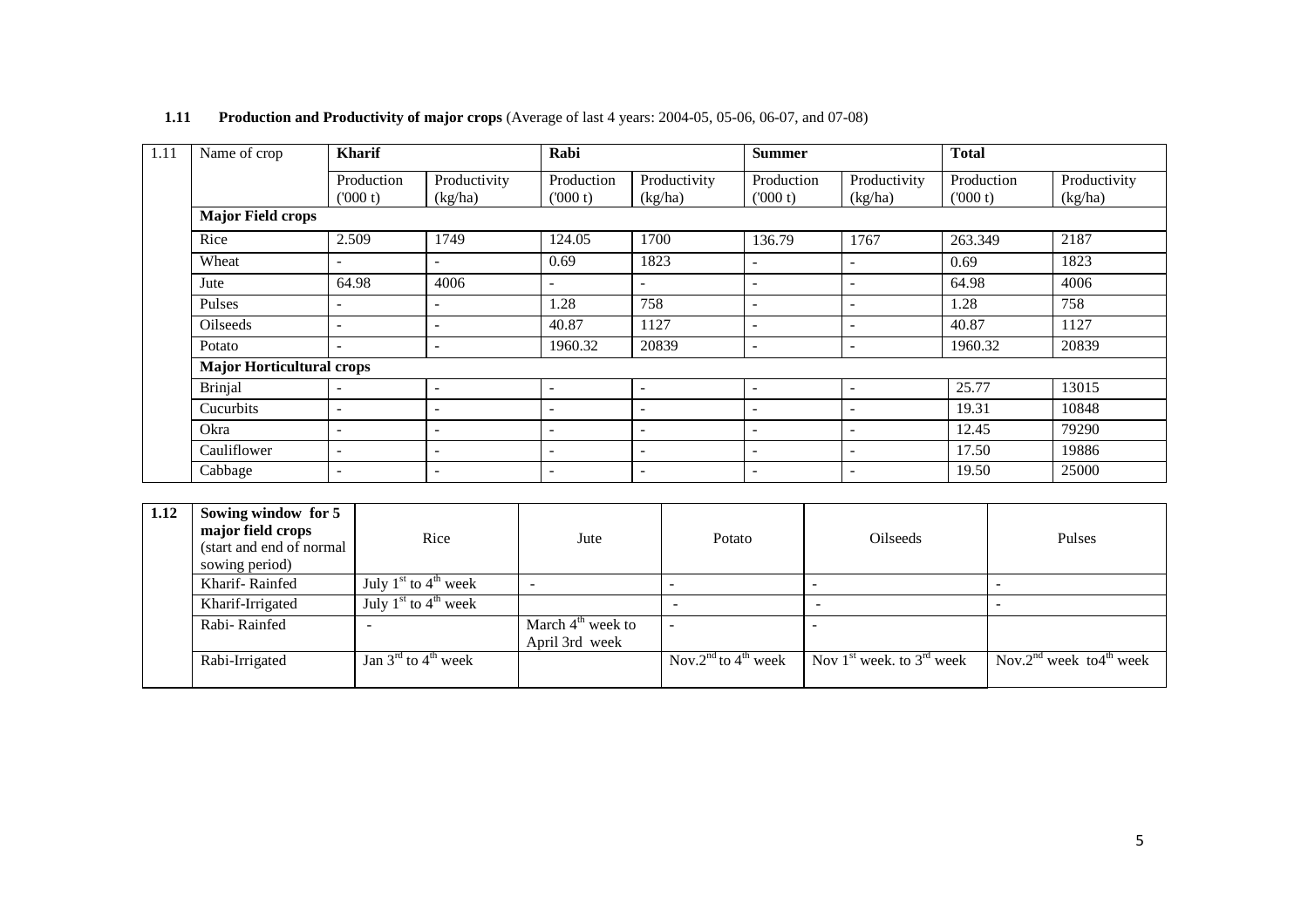| 1.13 | What is the major contingency the district is prone to? (Tick mark) | Regular | <b>Occasional</b> | <b>None</b> |
|------|---------------------------------------------------------------------|---------|-------------------|-------------|
|      | Drought                                                             |         |                   |             |
|      | Flood                                                               |         |                   |             |
|      | Cyclone                                                             |         |                   |             |
|      | Hail storm                                                          |         |                   |             |
|      | Heat wave                                                           |         |                   |             |
|      | Cold wave                                                           |         |                   |             |
|      | Frost                                                               |         |                   |             |
|      | Sea water intrusion                                                 |         |                   |             |
|      | Pests and disease outbreak (specify)                                |         |                   |             |

| 1.14 | Include Digital maps of the<br>district for | Location map of district within State, Annexure I | Enclosed: Yes |
|------|---------------------------------------------|---------------------------------------------------|---------------|
|      |                                             | Agro-climatic Zones of West Bengal, Annexure 2    | Enclosed: Yes |
|      |                                             | Mean annual rainfall, Annexure 3                  | Enclosed: Yes |
|      |                                             | Soil map of West Bengal, Annexure 4               | Enclosed: Yes |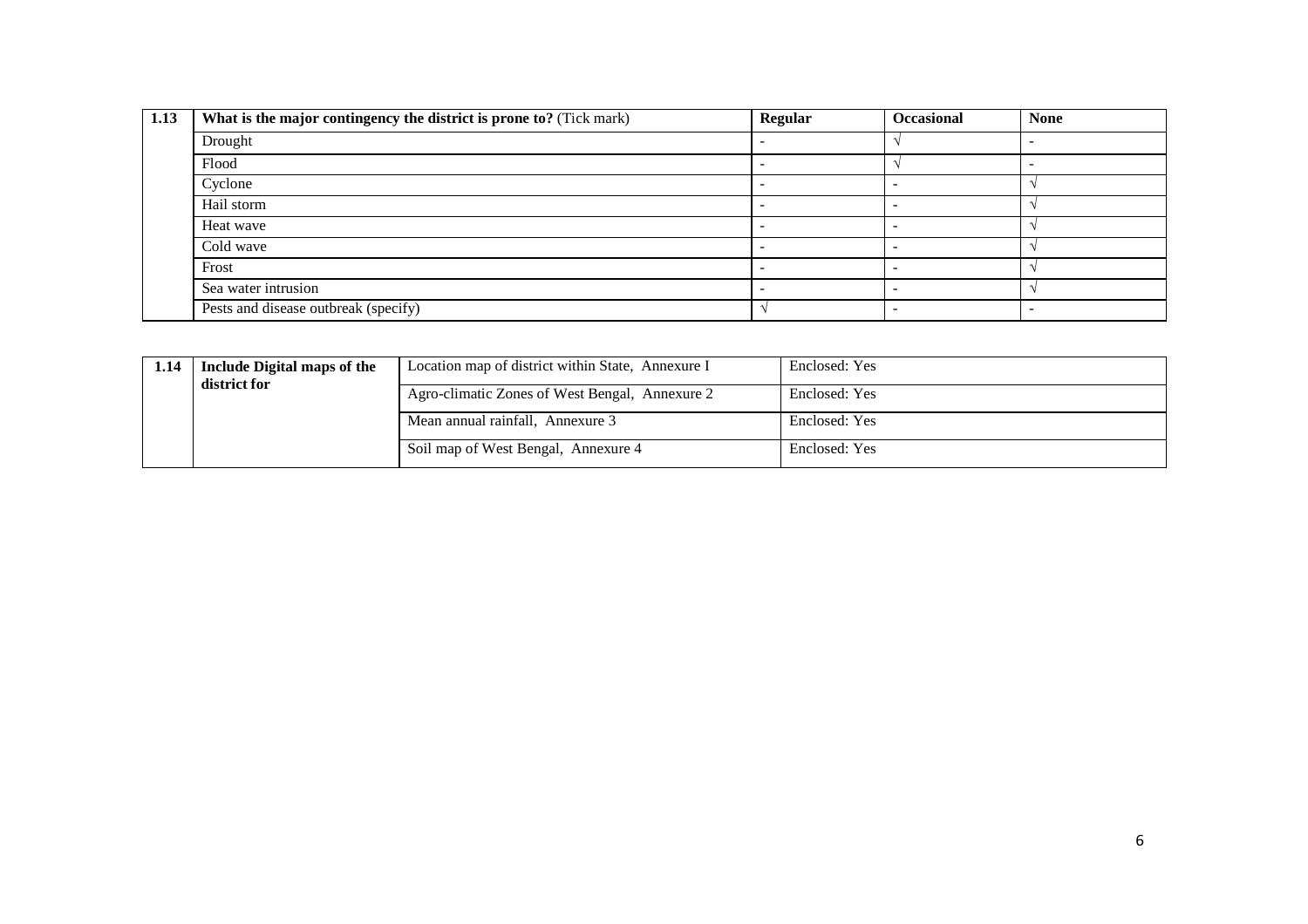## **Annexure –I**

**Location map of Howrah district** 



**Purba**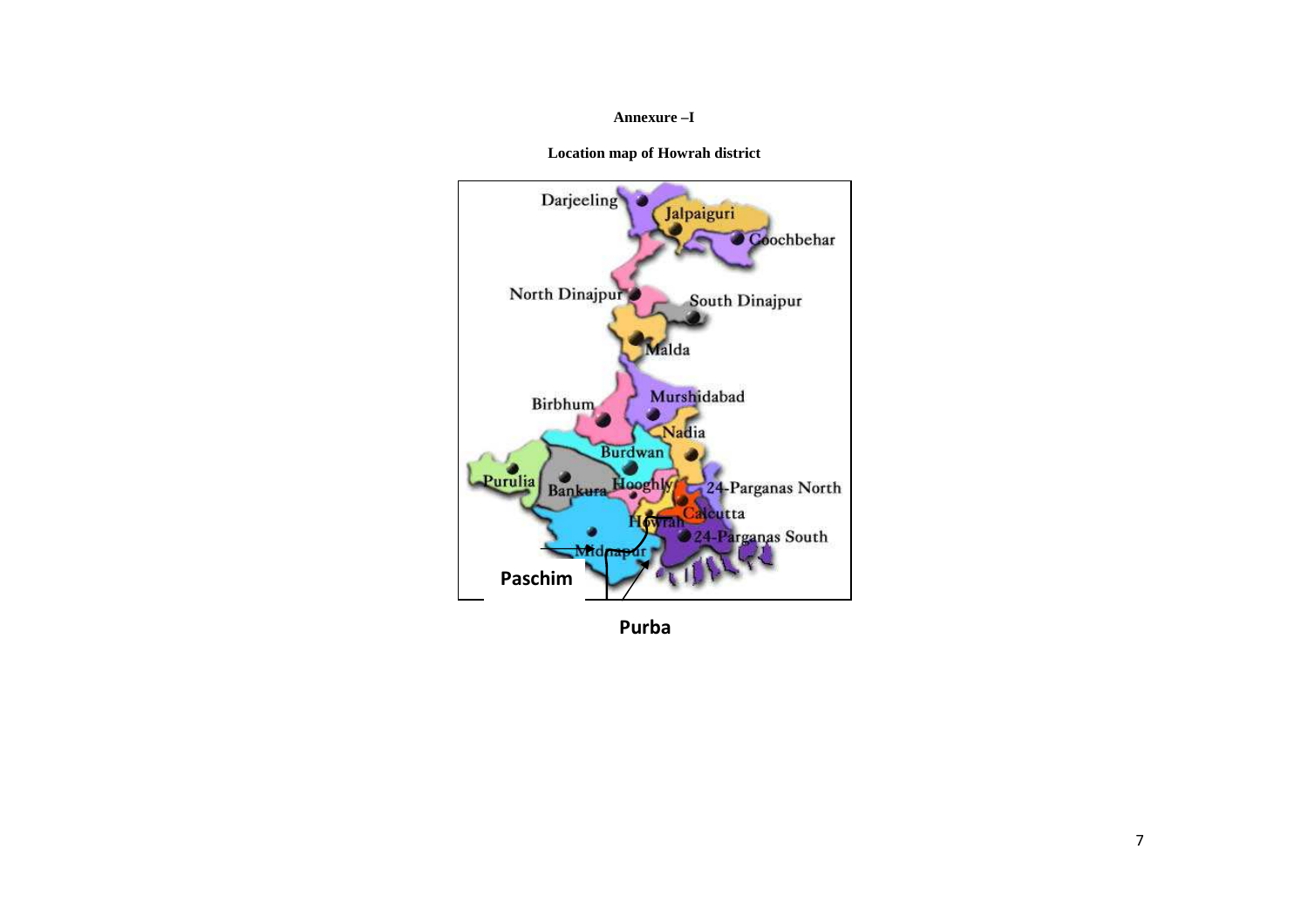## **Annexure-II**

**Agro-climatic Zones of West Bengal** 

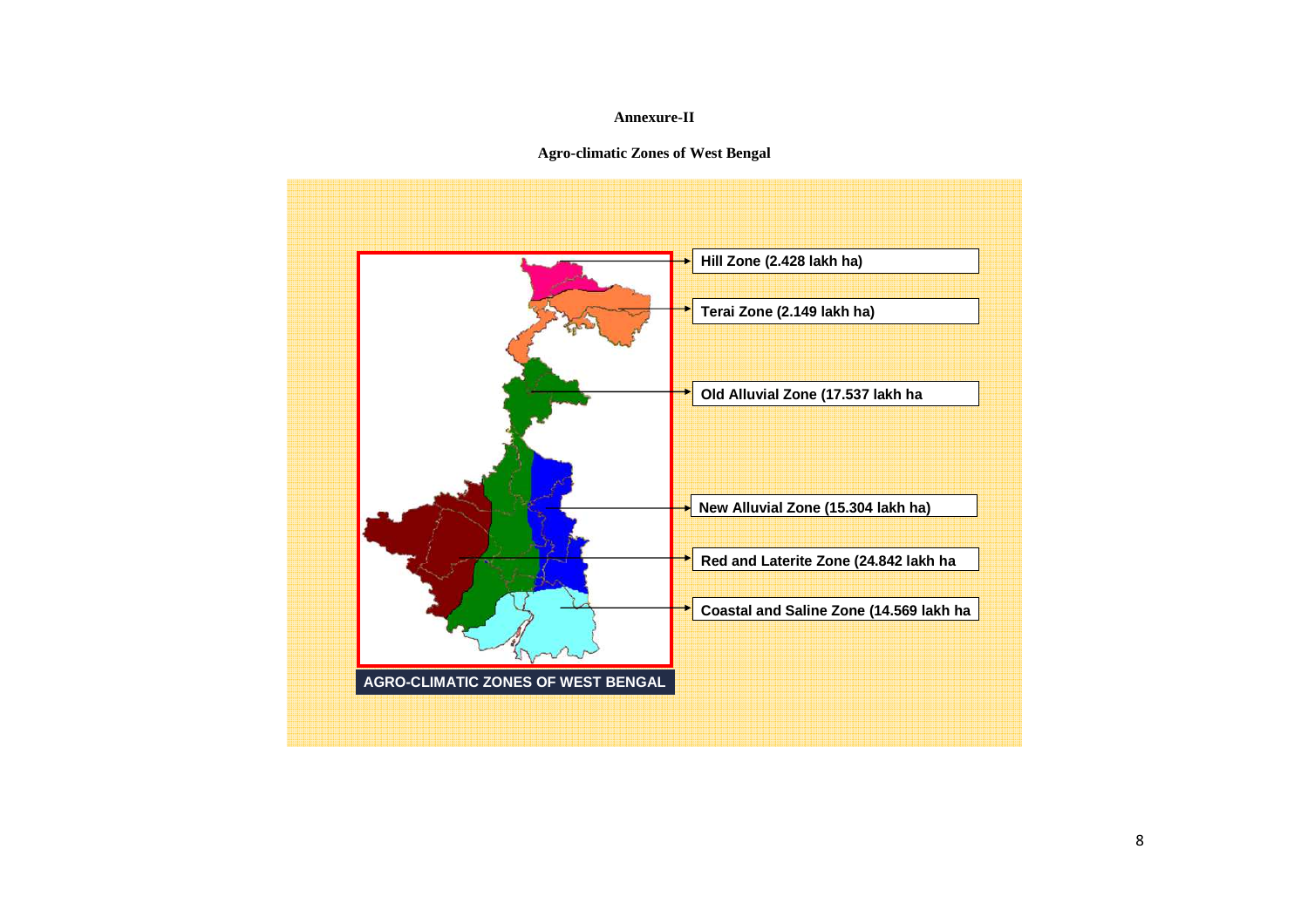**Annexure – III** 



**Mean monthly rainfall of Howrah district**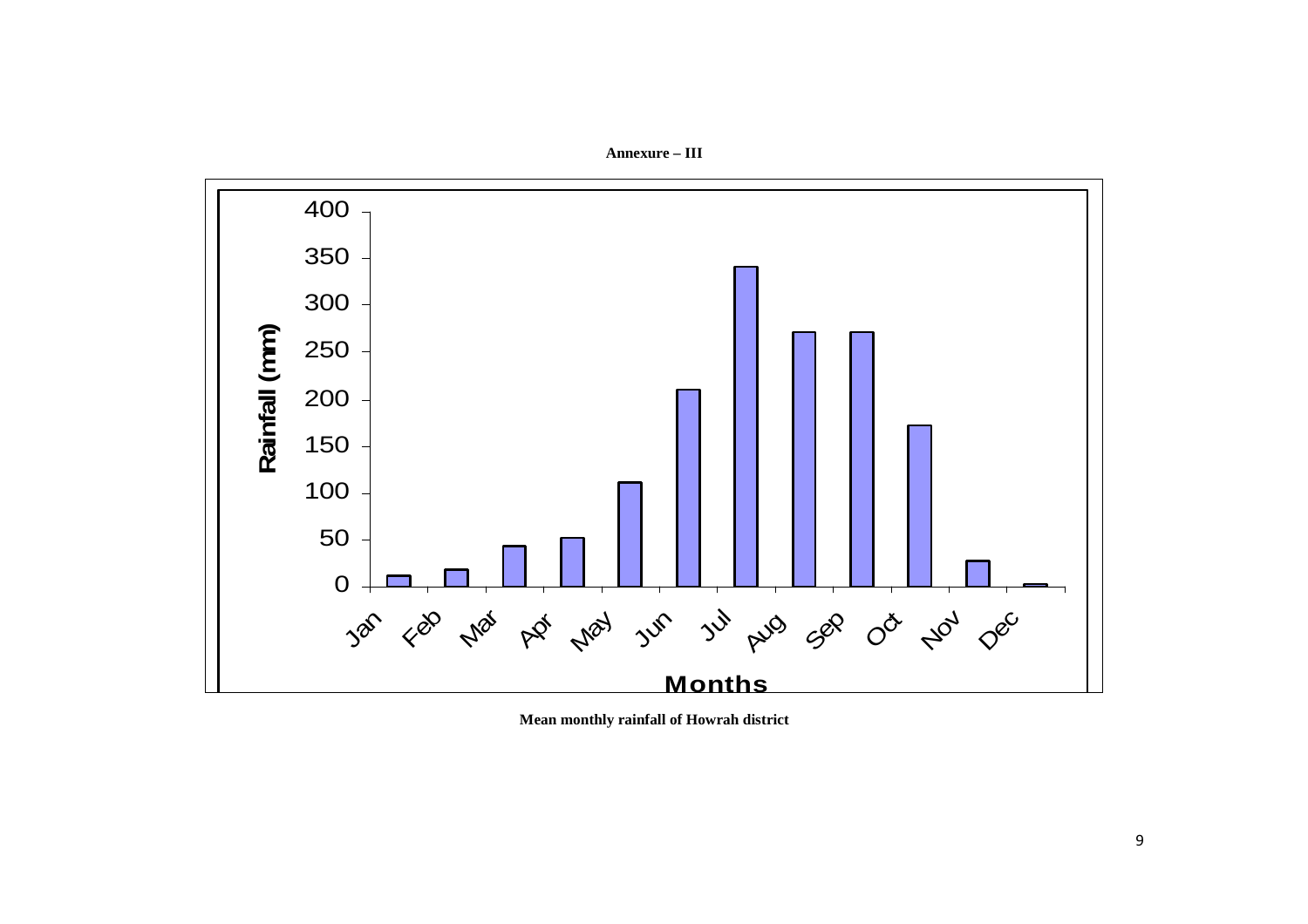## **Annexure-IV**





Source: NBSS & LUP Regional centre, Calcutta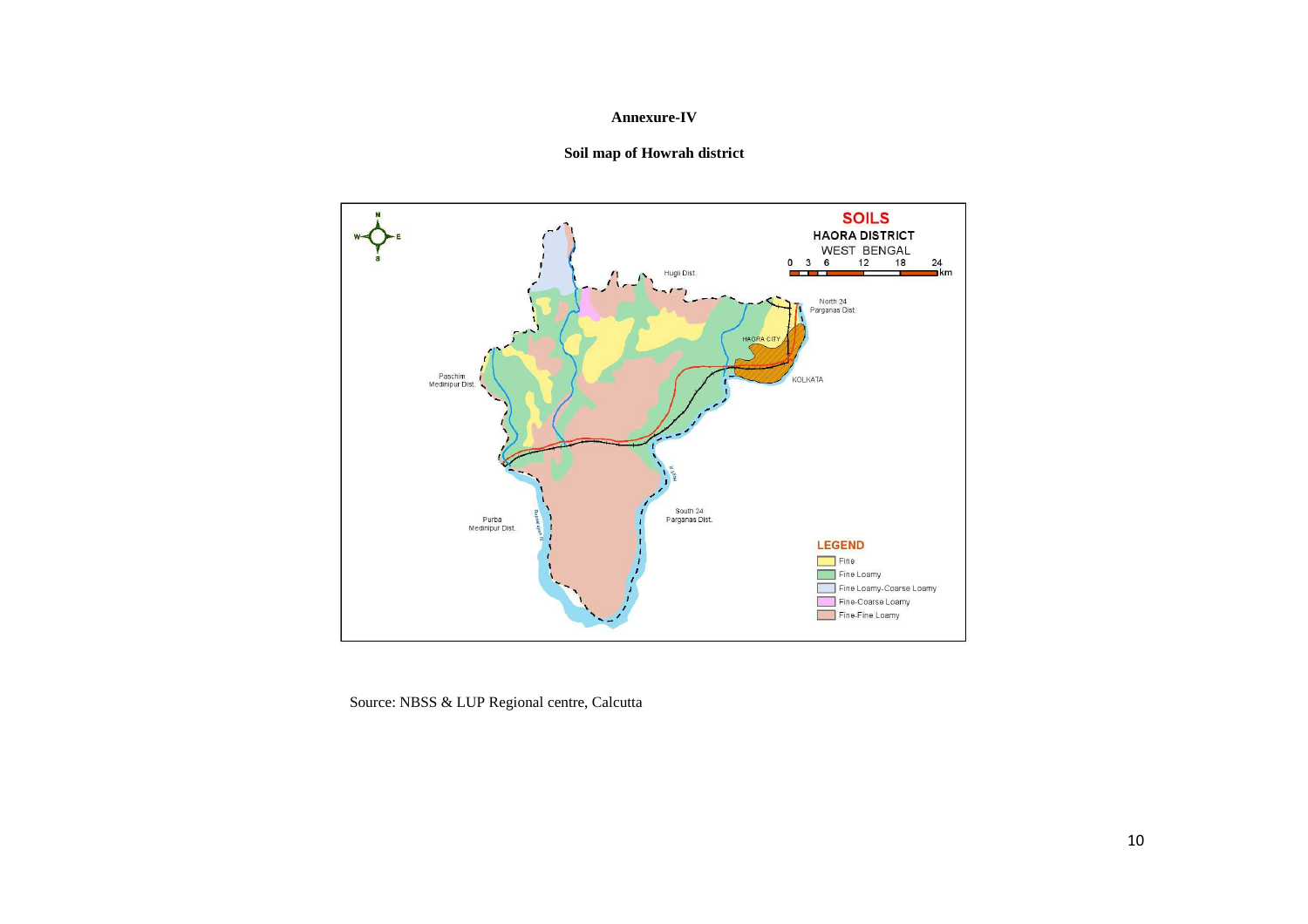## **2.0 Strategies for weather related contingencies**

**2.1 Drought** 

**2.1.1 Rainfed situation:** 

| <b>Condition</b>    |                      |                 | <b>Suggested Contingency measures</b> |                               |                    |
|---------------------|----------------------|-----------------|---------------------------------------|-------------------------------|--------------------|
| <b>Early season</b> | Major                | <b>Normal</b>   | Change in crop / cropping system      | <b>Agronomic measures</b>     | <b>Remarks</b> on  |
| drought             | Farming              | Crop /          | including variety                     |                               | Implementation     |
| (delayed            | situation            | <b>Cropping</b> |                                       |                               |                    |
| onset)              |                      | system          |                                       |                               |                    |
| Delay by 2          | Deep loamy           | Rice-           | No change. Prefer short duration      | Transplant 2-3 seedlings/hill | Link seed farms,   |
| weeks               | soils Gangetic       | Pulse(Lentil/   | varieties (Shatabdi, Khitish, Swarna  |                               | Department of      |
|                     | New Alluvial         | Lathyrus)       | Mahsuri, Sada Swarna)                 |                               | Agriculture,       |
| $3rd$ week of       | Plains               | Rice-Jute       | No change. Adopt short duration       | $-do-$                        | NSC, WBSC, and     |
| June                | <b>High Rainfall</b> |                 | HYV of Rice – Shatabdi, Khitish       |                               | BCKVV, Kalyani     |
|                     | $(>1500$ mm)         | Rice-Mustard    | No change. Prefer short duration      | $-do-$                        | for supply of seed |
|                     |                      |                 | varieties (Shatabdi, Khitish, Swarna  |                               |                    |
|                     |                      |                 | Mahsuri, Sada Swarna)                 |                               |                    |
|                     |                      | Rice-           | No change. Prefer short duration      | $-do-$                        |                    |
|                     |                      | Vegetables-     | varieties (Shatabdi, Khitish, Swarna  |                               |                    |
|                     |                      | Sesame          | Mahsuri, Sada Swarna)                 |                               |                    |
|                     |                      |                 |                                       |                               |                    |

| Conditio   | <b>Suggested Contingency measures</b> |                        |                                               |                               |                    |  |  |  |  |  |
|------------|---------------------------------------|------------------------|-----------------------------------------------|-------------------------------|--------------------|--|--|--|--|--|
| n          |                                       |                        |                                               |                               |                    |  |  |  |  |  |
| Early      | <b>Major</b>                          | Normal Crop/           | Change in crop / cropping system including    | <b>Agronomic measures</b>     | <b>Remarks</b> on  |  |  |  |  |  |
| season     | Farming                               | <b>Cropping system</b> | variety                                       |                               | Implementation     |  |  |  |  |  |
| drought    | situation                             |                        |                                               |                               |                    |  |  |  |  |  |
| (delayed   |                                       |                        |                                               |                               |                    |  |  |  |  |  |
| onset)     |                                       |                        |                                               |                               |                    |  |  |  |  |  |
| Delay by   | Deep loamy                            | Rice-Pulse             | No change. Prefer short duration varieties    | Transplant 2-3 seedlings/hill | Link seed farms,   |  |  |  |  |  |
| 4 weeks    | soils Gangetic                        | (Lentil/Lathyrus)      | (Shatabdi, Khitish, Swarna Mahsuri, Sada      |                               | Department of      |  |  |  |  |  |
|            | New Alluvial                          |                        | Swarna)                                       |                               | Agriculture,       |  |  |  |  |  |
| $1st$ week | Plains                                | Rice-Jute              | No change. Adopt short duration HYV of Rice - | $-do-$                        | NSC, WBSC, and     |  |  |  |  |  |
| of Aug     |                                       |                        | Shatabdi, Khitish                             |                               | BCKVV, Kalyani     |  |  |  |  |  |
|            |                                       | Rice-Mustard           | No change. Prefer short duration varieties    | $-do-$                        | for supply of seed |  |  |  |  |  |
|            |                                       |                        | (Shatabdi, Khitish, Swarna Mahsuri, Sada      |                               |                    |  |  |  |  |  |
|            |                                       |                        | Swarna)                                       |                               |                    |  |  |  |  |  |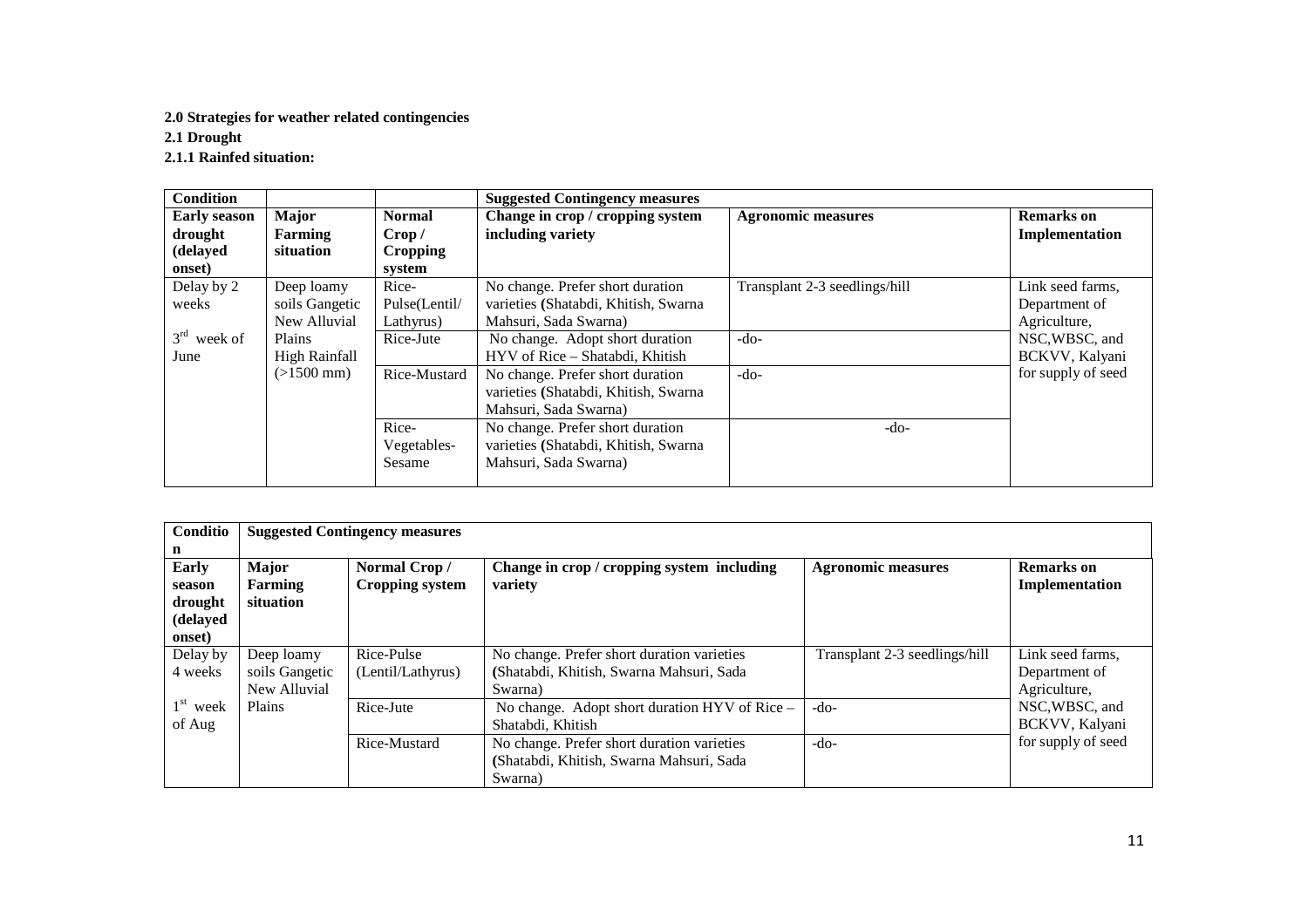|  | n'<br>Rice-Vegetables- | $\sim$<br>Prefer short duration varieties<br>change. F<br>.NO | -do- |  |
|--|------------------------|---------------------------------------------------------------|------|--|
|  | Sesame                 | (Shatabdi, Khitish, Swarna Mahsuri, Sada                      |      |  |
|  |                        | Swarna)                                                       |      |  |

| <b>Condition</b>                                 |                                                        |                                           | <b>Suggested Contingency measures</b>                                                                                                                                              |                               |                                                                                       |
|--------------------------------------------------|--------------------------------------------------------|-------------------------------------------|------------------------------------------------------------------------------------------------------------------------------------------------------------------------------------|-------------------------------|---------------------------------------------------------------------------------------|
| Early<br>season<br>drought<br>(delayed<br>onset) | Major<br>Farming<br>situation                          | Normal Crop/<br><b>Cropping</b><br>system | Change in crop / cropping system including<br>variety                                                                                                                              | <b>Agronomic measures</b>     | <b>Remarks</b> on<br>Implementation                                                   |
| Delay by 6<br>weeks<br>$3rd$ week of<br>Aug      | Deep loamy<br>soils Gangetic<br>New Alluvial<br>Plains | Rice-<br>Pulse(Lentil/Lath<br>yrus)       | No change (Shatabdi, Khitish, Swarna Mahsuri,<br>Sada Swarna)<br>Alternatively prefer vegetables like brinjal<br>(Muktakeshi, Makra) / Chillies (Surya mukhi,<br>Jwala, BCCH SL-4) | Transplant 4-5 seedlings/hill | Link seed farms,<br>Department of<br>Agriculture,<br>NSC, WBSC, and<br>BCKVV, Kalyani |
|                                                  |                                                        | Rice-Jute                                 | No change. Adopt short duration HYV of<br>Rice - Shatabdi, Khitish                                                                                                                 | $-do-$                        | for supply of seed                                                                    |
|                                                  |                                                        | Rice-Mustard                              | No change                                                                                                                                                                          | $-do-$                        |                                                                                       |
|                                                  |                                                        | Rice-Vegetables-<br>Sesame                | No change                                                                                                                                                                          | $-do-$                        |                                                                                       |

| <b>Condition</b> | <b>Suggested Contingency measures</b> |                        |                                              |                           |                    |  |  |  |
|------------------|---------------------------------------|------------------------|----------------------------------------------|---------------------------|--------------------|--|--|--|
| Early            | <b>Major</b>                          | Normal Crop/           | Change in crop / cropping system             | <b>Agronomic measures</b> | <b>Remarks</b> on  |  |  |  |
| season           | Farming                               | <b>Cropping system</b> | including variety                            |                           | Implementation     |  |  |  |
| drought          | situation                             |                        |                                              |                           |                    |  |  |  |
| (delayed         |                                       |                        |                                              |                           |                    |  |  |  |
| onset)           |                                       |                        |                                              |                           |                    |  |  |  |
| Delay by 8       | Deep loamy                            | Rice-                  | Replace kharif rice, prefer brinjal          | Transplant 4-5            | Link seed farms,   |  |  |  |
| weeks            | soils Gangetic                        | Pulse(Lentil/Lathyru   | (Muktakeshi, Makra) / Chillies (Surya mukhi, | seedlings/hill            | Department of      |  |  |  |
|                  | New Alluvial                          | s)                     | Jwala, BCCH SL-4), Greengram (Samrat -       |                           | Agriculture,       |  |  |  |
| $1st$ week of    | Plains                                |                        | PDM 84-139; IPM-02-03, Bireswar,             |                           | NSC, WBSC, and     |  |  |  |
| Sept             |                                       |                        | Sukumar) /Blackgram (Pant U-31, 19, WBU-     |                           | BCKVV, Kalyani for |  |  |  |
|                  |                                       |                        | 108 - Sharada, WBU-109 Sulota),              |                           | supply of seed     |  |  |  |
|                  |                                       |                        | kharif Maize                                 |                           |                    |  |  |  |
|                  |                                       | Rice-Jute              | $-do-$                                       | $-do-$                    |                    |  |  |  |
|                  |                                       | Rice-Mustard           | $-do-$                                       | $-do-$                    |                    |  |  |  |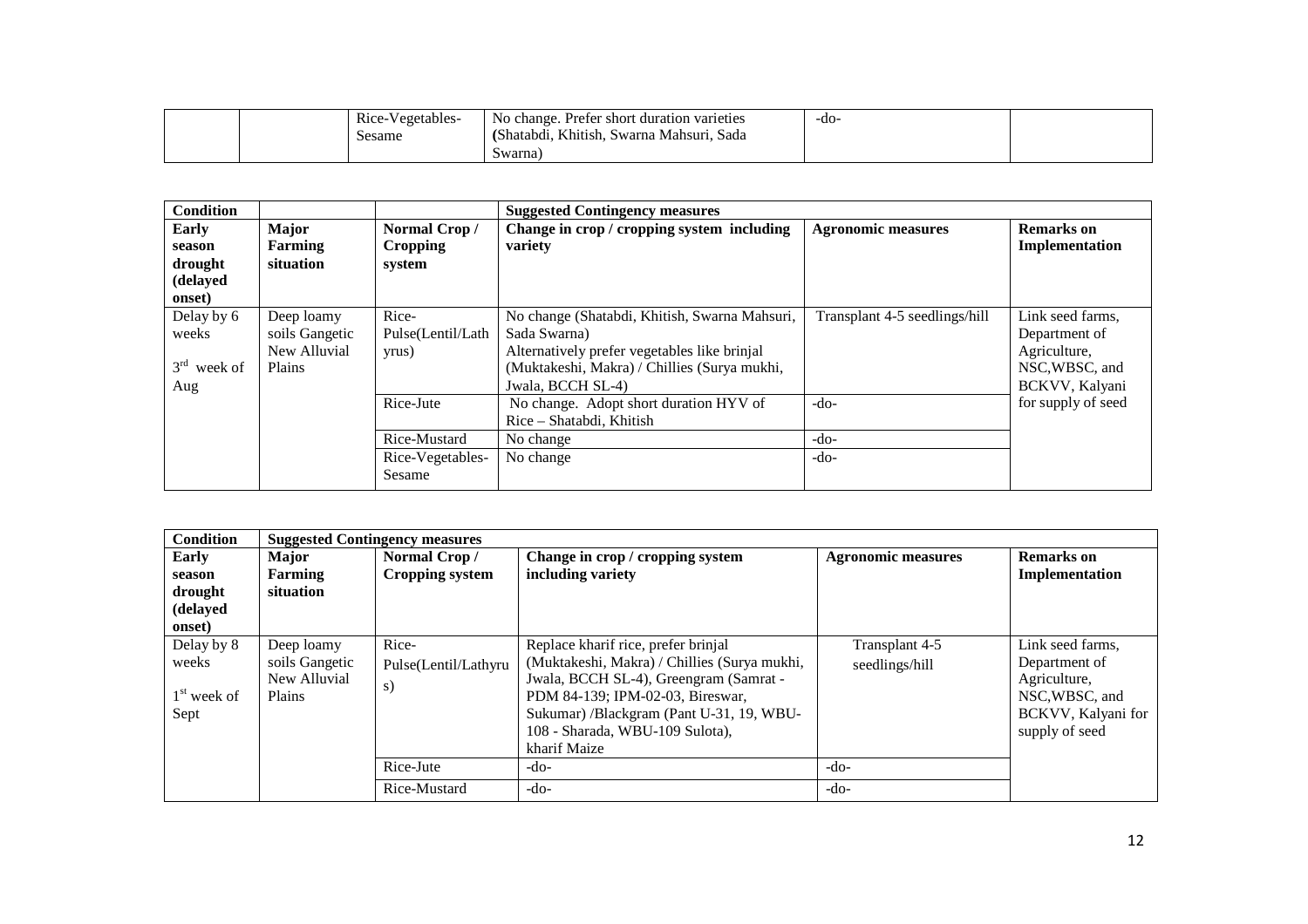| Rice<br>$ -$<br>ables<br><i>Manats</i><br>$\sim$ $\sim$ | -do- | -do- |  |
|---------------------------------------------------------|------|------|--|
| Sesame<br>.                                             |      |      |  |

| Condition                                                                                                          |                                                            |                                                                                                                            | <b>Suggested contingency measures</b>                                                                                                          |                                                                                                                                 |
|--------------------------------------------------------------------------------------------------------------------|------------------------------------------------------------|----------------------------------------------------------------------------------------------------------------------------|------------------------------------------------------------------------------------------------------------------------------------------------|---------------------------------------------------------------------------------------------------------------------------------|
| <b>Early season drought</b>                                                                                        | <b>Major Farming</b>                                       | Normal Crop/                                                                                                               | Crop management                                                                                                                                | Soil nutrient & moisture conservation                                                                                           |
| (Normal onset)                                                                                                     | situation                                                  | cropping system                                                                                                            |                                                                                                                                                | measures                                                                                                                        |
| Normal onset followed<br>by 15-20 days dry spell<br>after sowing leading to<br>poor germination/crop<br>stand etc. | Deep loamy soils<br>Gangetic New<br><b>Alluvial Plains</b> | Rice - Pulse<br>(Lentil/Lathyrus) /Jute<br>Mustard / Vegetables<br>Rice-Jute<br>Rice-Mustard<br>Rice-Vegetables-<br>Sesame | Take up gap filling with available<br>nursery or by splitting the tillers<br>from the surviving hills<br>Weeding<br>$-do-$<br>$-do-$<br>$-do-$ | Apply foliar spray with 2% Urea<br>Postpone top dressing with N<br>Life saving irrigation (fertigation)<br>-do-<br>-do-<br>-do- |

| <b>Condition</b>        |                        |                             | <b>Suggested contingency measures</b> |                                       |  |  |
|-------------------------|------------------------|-----------------------------|---------------------------------------|---------------------------------------|--|--|
|                         | <b>Major Farming</b>   | <b>Normal Crop/cropping</b> | Crop management                       | Soil nutrient & moisture conservation |  |  |
|                         | situation              | system                      |                                       | measures                              |  |  |
| Mid season dry spell at | Deep loamy soils       | Rice - Pulse                | Gap filling with the seedlings        | Apply foliar spray with 2% Urea       |  |  |
| Vegetative stage        | Gangetic New           | (Lentil/Lathyru) /Jute /    | from available community              | Postpone top dressing with N          |  |  |
|                         | <b>Alluvial Plains</b> | Mustard / Vegetables        | nursery                               | Life saving irrigation (fertigation)  |  |  |
|                         |                        |                             | Weeding                               |                                       |  |  |
|                         |                        |                             |                                       |                                       |  |  |
|                         |                        | Rice-Jute                   | -do-                                  | -do-                                  |  |  |
|                         |                        | Rice-Mustard                | $-do-$                                | -do-                                  |  |  |
|                         |                        | Rice-Vegetables-            | $-do-$                                | $-do-$                                |  |  |
|                         |                        | Sesame                      |                                       |                                       |  |  |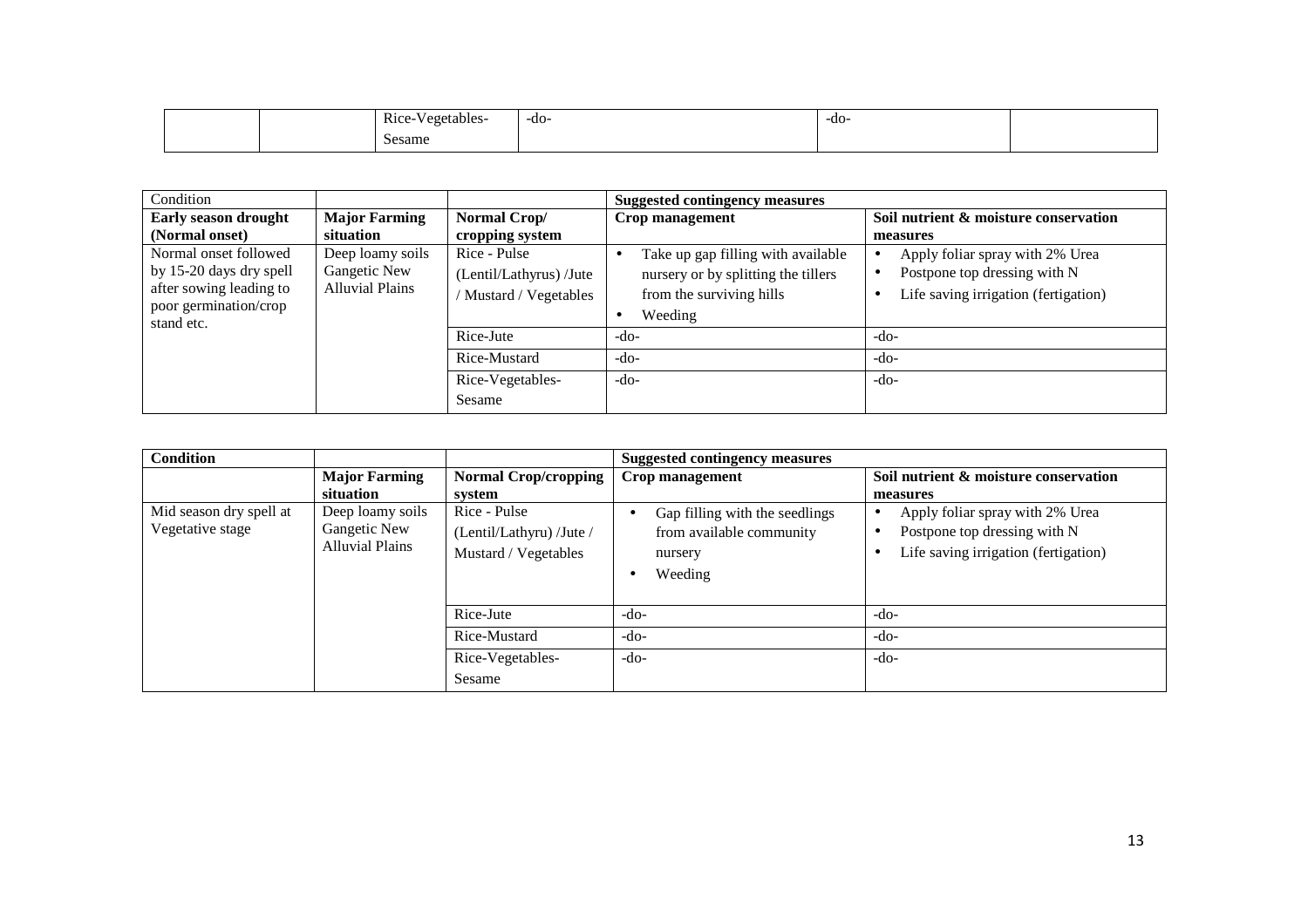| <b>Condition</b>                                                                                                                                                              |                                   |                                                                                                                                                                                                                           | <b>Suggested contingency measures</b>                                        |                                                |  |
|-------------------------------------------------------------------------------------------------------------------------------------------------------------------------------|-----------------------------------|---------------------------------------------------------------------------------------------------------------------------------------------------------------------------------------------------------------------------|------------------------------------------------------------------------------|------------------------------------------------|--|
|                                                                                                                                                                               | <b>Major Farming</b><br>situation | <b>Normal Crop/cropping</b><br>system                                                                                                                                                                                     | Crop management                                                              | Soil nutrient & moisture conservation measures |  |
| Rice - Pulse<br>Mid season dry spell at<br>Deep loamy soils<br>Flowering stage<br>Gangetic New<br>(Lentil/Lathyrus) /Jute /<br><b>Alluvial Plains</b><br>Mustard / Vegetables |                                   | Weeding<br>$\bullet$<br>Life saving irrigation<br>$\bullet$<br>(fertigation)<br>In case of failure of rice,<br>broadcast pulses<br>(blackgram) or plan for rabi<br>mustard after harvesting<br>fodder if damage is severe | Apply foliar spray with 2% Urea<br>٠<br>Life saving irrigation (fertigation) |                                                |  |
|                                                                                                                                                                               |                                   | Rice-Jute                                                                                                                                                                                                                 | $-do-$                                                                       | $-do-$                                         |  |
|                                                                                                                                                                               |                                   | Rice-Mustard                                                                                                                                                                                                              | $-do-$                                                                       | $-do-$                                         |  |
|                                                                                                                                                                               |                                   | Rice-Vegetables-Sesame                                                                                                                                                                                                    | $-do-$                                                                       | $-do-$                                         |  |

| <b>Condition</b>                                           |                                                            |                                                                   | <b>Suggested contingency measures</b> |                                                                |  |  |
|------------------------------------------------------------|------------------------------------------------------------|-------------------------------------------------------------------|---------------------------------------|----------------------------------------------------------------|--|--|
| <b>Terminal drought</b><br>(Early withdrawl of<br>monsoon) | <b>Major Farming</b><br>situation                          | <b>Normal Crop/cropping</b><br>system                             | Crop management                       | Rabi crop planning                                             |  |  |
|                                                            | Deep loamy soils<br>Gangetic New<br><b>Alluvial Plains</b> | Rice - Pulse<br>(Lentil/Lathyrus) /Jute /<br>Mustard / Vegetables | Life saving irrigation                | Plan for early rabi crops like oilseeds, pulses,<br>vegetables |  |  |
|                                                            |                                                            | Rice-Jute                                                         | $-do-$                                | $-do-$                                                         |  |  |
|                                                            |                                                            | Rice-Mustard                                                      | $-do-$                                | $-do-$                                                         |  |  |
|                                                            |                                                            | Rice-Vegetables-Sesame                                            | $-do-$                                | -do-                                                           |  |  |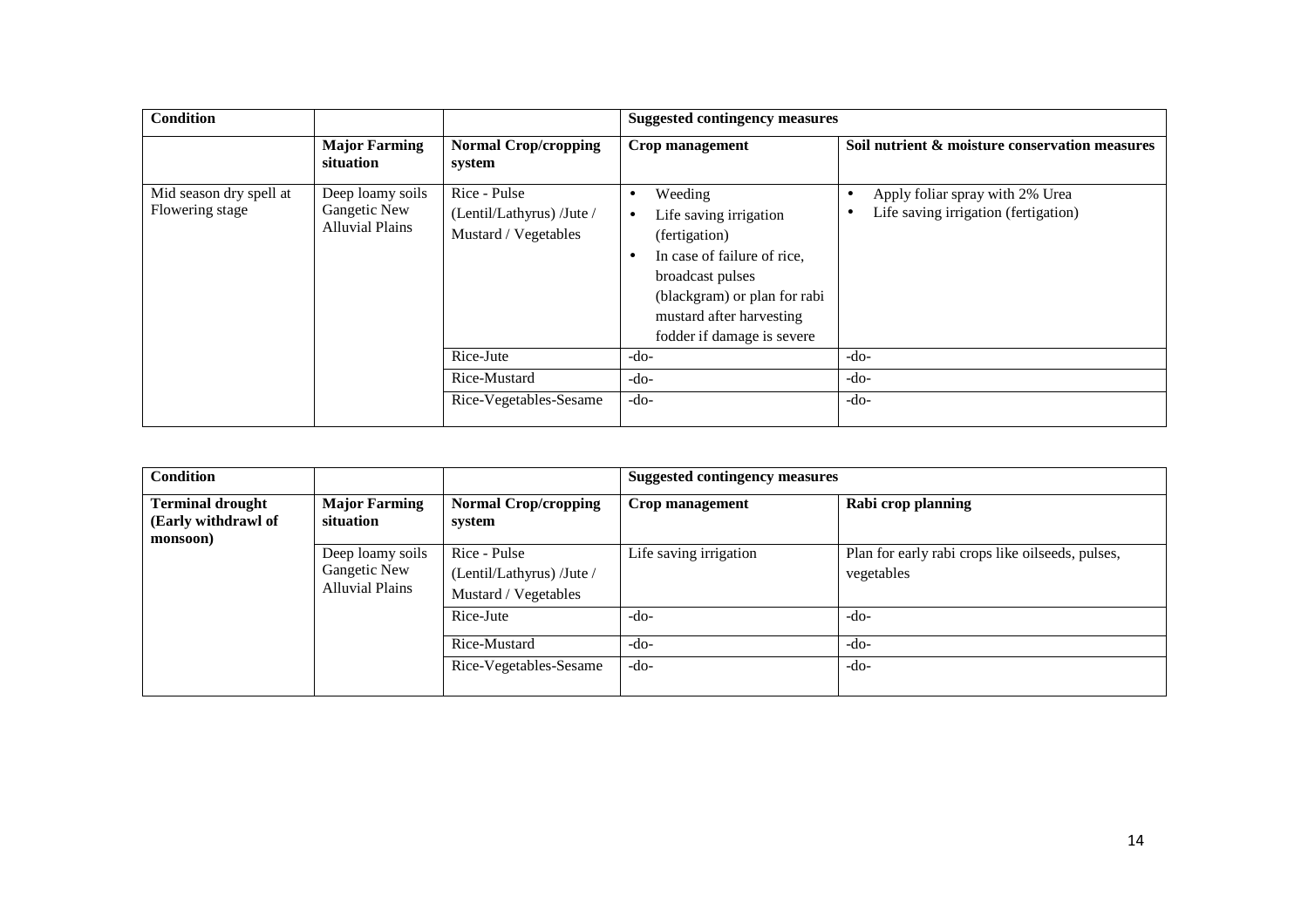#### **2.1.2Drought - Irrigated situation**

| <b>Condition</b>                                                                 |                                                     |                                           | <b>Suggested Contingency measures</b>                                                                                |                                     |                                                                                                                                 |                        |                                                                                                                                                                                                                      |
|----------------------------------------------------------------------------------|-----------------------------------------------------|-------------------------------------------|----------------------------------------------------------------------------------------------------------------------|-------------------------------------|---------------------------------------------------------------------------------------------------------------------------------|------------------------|----------------------------------------------------------------------------------------------------------------------------------------------------------------------------------------------------------------------|
|                                                                                  | <b>Major Farming</b><br>situation                   | <b>Normal</b><br>Crop/croppi<br>ng system | Change in crop/cropping system                                                                                       |                                     | <b>Agronomic measures</b>                                                                                                       |                        | <b>Remarks</b> on<br>Implementation                                                                                                                                                                                  |
| Delayed release of water in<br>canals due to low rainfall                        | Not applicable                                      |                                           |                                                                                                                      |                                     |                                                                                                                                 |                        |                                                                                                                                                                                                                      |
| Limited release of water in<br>canals due to low rainfall                        | Not applicable                                      |                                           |                                                                                                                      |                                     |                                                                                                                                 |                        |                                                                                                                                                                                                                      |
| Non release of water in<br>canals under delayed onset<br>of monsoon in catchment | Not applicable                                      |                                           |                                                                                                                      |                                     |                                                                                                                                 |                        |                                                                                                                                                                                                                      |
| Lack of inflows into tanks<br>due to insufficient /delayed<br>onset of monsoon   | Tube-well<br>irrigated lowland<br>alluvial soil     | Rice-rice-rice                            | No change<br>Alternatively:<br>Rice + Lathyrus as<br>paira cropping                                                  | $\bullet$<br>$\bullet$              | Starter dose of 2%<br>DAP to Lathyrus<br>Dapog method of<br>nursery for rice and<br>adopt SRI method of<br>cultivation          | $\bullet$<br>$\bullet$ | Linkage with Agricultural<br>Farms under Department of<br>Agriculture, Govt. of WB,<br>Regional Research Station,<br>UBKV, Majhian and KVK at<br>Chopra for supply of seed<br>Machine for Zero tillage<br>under NFSM |
|                                                                                  | Tube-well<br>irrigated medium<br>land alluvial soil | Rice-potato-<br>sesame                    | Rice-lentil (Asha,<br>Ranjan) groundnut<br>(TAG-51, Tag-<br>24)/sesame (Kanke<br>white, Rama)<br>/Greengram (Samrat) | $\bullet$<br>$\bullet$<br>$\bullet$ | Dapog method of<br>nursery for rice<br>Adopt SRI method<br>of cultivation<br>Prefer ridge and<br>furrow system for<br>groundnut |                        |                                                                                                                                                                                                                      |
|                                                                                  |                                                     | Rice-rapeseed-<br>rice                    | Rice-rapeseed (B-<br>9) sesame (Rama)                                                                                | cultivation                         | Dapog method of<br>nursery for rice<br>Adopt SRI method of                                                                      |                        |                                                                                                                                                                                                                      |
|                                                                                  |                                                     | Rice-Wheat                                | No change                                                                                                            |                                     | Zero till for wheat                                                                                                             |                        |                                                                                                                                                                                                                      |
| Insufficient groundwater<br>recharge due to low rainfall                         | Not applicable                                      |                                           |                                                                                                                      |                                     |                                                                                                                                 |                        |                                                                                                                                                                                                                      |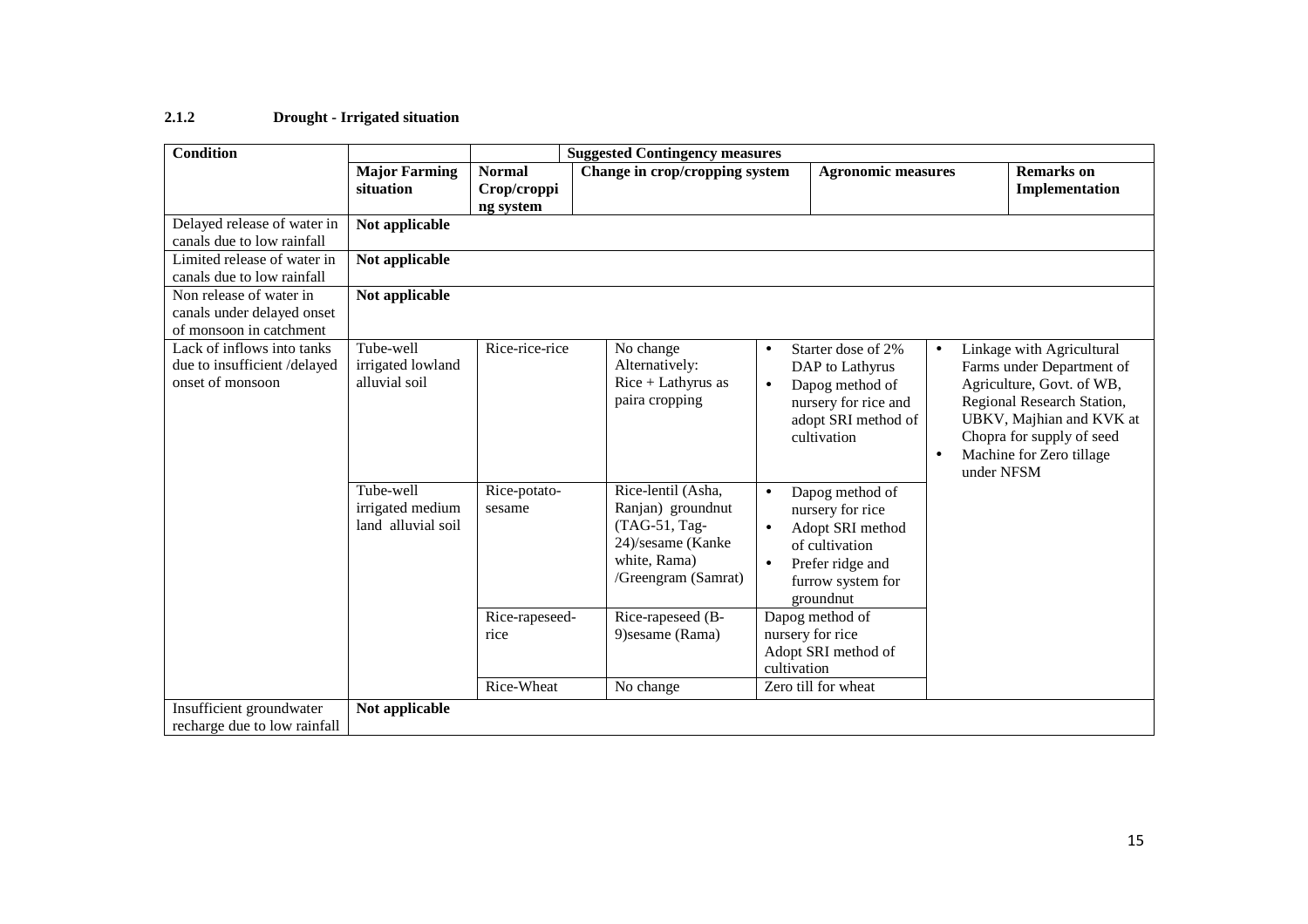## **2.2 Unusual rains (untimely, unseasonal etc)** (for both rainfed and irrigated situations)

|                        | Condition - Continuous high rainfall in a short span leading to water logging                                                                                                                                                         |                                                                                                                                                                             |                                                                                                                                                                                                  |                                                                                                                                                                                                                                          |  |  |
|------------------------|---------------------------------------------------------------------------------------------------------------------------------------------------------------------------------------------------------------------------------------|-----------------------------------------------------------------------------------------------------------------------------------------------------------------------------|--------------------------------------------------------------------------------------------------------------------------------------------------------------------------------------------------|------------------------------------------------------------------------------------------------------------------------------------------------------------------------------------------------------------------------------------------|--|--|
| <b>Crop</b>            | <b>Suggested contingency measure</b>                                                                                                                                                                                                  |                                                                                                                                                                             |                                                                                                                                                                                                  |                                                                                                                                                                                                                                          |  |  |
|                        | <b>Vegetative stage</b>                                                                                                                                                                                                               | <b>Flowering stage</b>                                                                                                                                                      | Crop maturity stage                                                                                                                                                                              | Post harvest                                                                                                                                                                                                                             |  |  |
| Rice                   | Drain excess water<br>$\bullet$<br>Postpone topdressing N fertilizers<br>$\bullet$<br>till water recedes<br>Take up gap filling either with<br>$\bullet$<br>available nursery or by splitting the<br>tillers from the surviving hills | Drain excess water<br>$\bullet$<br>Apply the recommended<br>$\bullet$<br>nutrients after draining excess<br>water                                                           | Drain excess water<br>$\bullet$<br>Spray 2% brine solution<br>$\bullet$<br>to prevent premature<br>germination in field<br>Allow the crop to dry<br>$\bullet$<br>completely before<br>harvesting | Drain excess water and<br>$\bullet$<br>spread sheaves loosely in<br>the fields or field bunds<br>where there is no stagnation<br><sub>or</sub><br>Dry the grain to proper<br>$\bullet$<br>moisture content before<br>bagging and storage |  |  |
| Potato                 | Drain excess water                                                                                                                                                                                                                    | Drain excess water                                                                                                                                                          | Drain excess water<br>$\bullet$<br>Harvest the produce on a<br>$\bullet$<br>clear sunny day after the<br>water recedes                                                                           | Keep the harvested produce<br>in shed for aeration                                                                                                                                                                                       |  |  |
| Mustard                | Drain excess water<br>$\bullet$<br>Intercultivation at optimum<br>$\bullet$<br>moisture condition to loosen and<br>aerate the soil and to control weeds                                                                               | $\bullet$<br>Drain excess water<br>Intercultivation at optimum<br>$\bullet$<br>moisture condition to loosen and<br>aerate the soil and to control<br>weeds                  | Drain excess water<br>$\bullet$<br>Allow the crop to dry<br>$\bullet$<br>completely before<br>harvesting                                                                                         | Dry the produce to proper<br>moisture content before<br>bagging and storage                                                                                                                                                              |  |  |
| Sesame                 | -do-                                                                                                                                                                                                                                  | $-do$ -                                                                                                                                                                     | $-do-$                                                                                                                                                                                           | $-do-$                                                                                                                                                                                                                                   |  |  |
| Jute                   | $-do-$                                                                                                                                                                                                                                | $-do-$                                                                                                                                                                      | -do-                                                                                                                                                                                             | Immediately after harvesting,<br>go for retting                                                                                                                                                                                          |  |  |
| Wheat                  | -do-                                                                                                                                                                                                                                  | $-do-$                                                                                                                                                                      | $-do-$                                                                                                                                                                                           | $-do-$                                                                                                                                                                                                                                   |  |  |
| Pulses                 | $-do-$                                                                                                                                                                                                                                | $-do-$                                                                                                                                                                      | $-do-$                                                                                                                                                                                           | $-do-$                                                                                                                                                                                                                                   |  |  |
| Horticulture           |                                                                                                                                                                                                                                       |                                                                                                                                                                             |                                                                                                                                                                                                  |                                                                                                                                                                                                                                          |  |  |
| Cauliflower<br>Cabbage | Drain excess water<br>$\bullet$<br>Three sprays of 0.1% Ammonium<br>$\bullet$<br>molybdate 15, 30 and 45 days<br>after transplanting                                                                                                  | Drain excess water<br>$\bullet$<br>Blanching i.e. covering the curd<br>$\bullet$<br>through tying the outer leaves up<br>over the curd improves curd<br>colour and quality. | Drain excess water<br>$\bullet$<br>Harvest on clear sunny<br>$\bullet$<br>day                                                                                                                    | Large leaves are trimmed away<br>leaving only sufficient jacket<br>leaves to protect the curd from<br>bruising and other mechanical<br>injury in transport                                                                               |  |  |
|                        | $-do-$                                                                                                                                                                                                                                | $-do-$                                                                                                                                                                      | $-do-$                                                                                                                                                                                           | $-do-$                                                                                                                                                                                                                                   |  |  |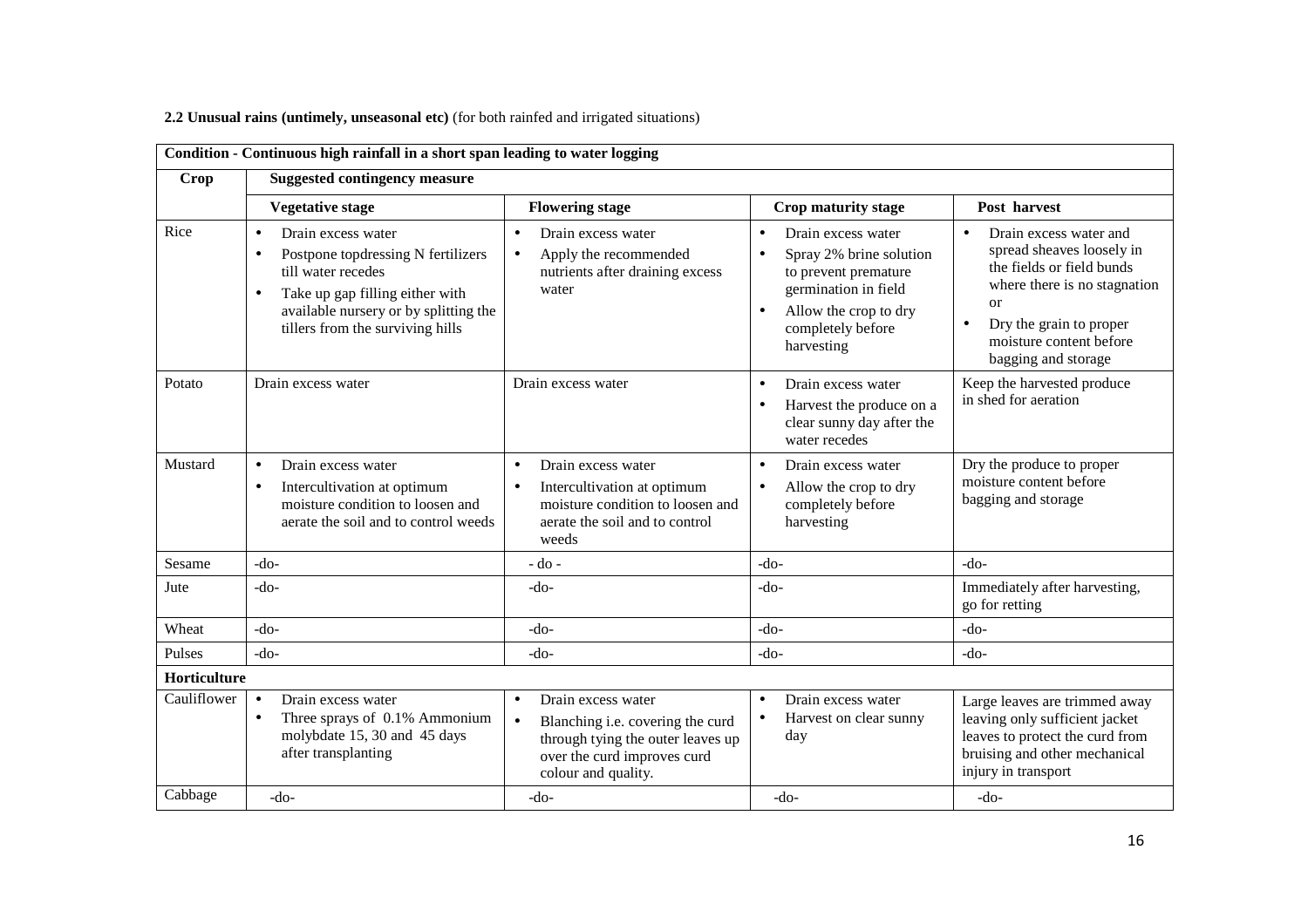| <b>Brinjal</b> | $-do-$                                                                                                                                                                                                                                                                                                                                                                                                                           | $-do-$                                                                                                                                                                                                                                                                                                                                                                                                           | $-do-$                                                                                                  | -do-                                                                                                                            |
|----------------|----------------------------------------------------------------------------------------------------------------------------------------------------------------------------------------------------------------------------------------------------------------------------------------------------------------------------------------------------------------------------------------------------------------------------------|------------------------------------------------------------------------------------------------------------------------------------------------------------------------------------------------------------------------------------------------------------------------------------------------------------------------------------------------------------------------------------------------------------------|---------------------------------------------------------------------------------------------------------|---------------------------------------------------------------------------------------------------------------------------------|
|                | Condition-Heavy rainfall with high speed winds in a short span                                                                                                                                                                                                                                                                                                                                                                   |                                                                                                                                                                                                                                                                                                                                                                                                                  |                                                                                                         |                                                                                                                                 |
| Boro rice      | Drain excess water                                                                                                                                                                                                                                                                                                                                                                                                               | Drain excess water                                                                                                                                                                                                                                                                                                                                                                                               | Spray brine (2%) solution to<br>prevent field germination                                               | Dry the grain to proper<br>moisture content before<br>bagging and storing                                                       |
| Cauliflower    | Drain excess water                                                                                                                                                                                                                                                                                                                                                                                                               | Spraying the crop with Copper-<br>oxychloride (0.4%) or Mancozeb (0.25<br>%)/ Chlorothalonil (0.2%) or<br>Difenconazole (0.5g/lt) with sticker at<br>10 days interval to prevent curd blight.                                                                                                                                                                                                                    |                                                                                                         |                                                                                                                                 |
| Cabbage        | $-do-$                                                                                                                                                                                                                                                                                                                                                                                                                           | Spraying the crop with Cypermethrin<br>@ 0.1% with sticker to control<br>Cabbage borer                                                                                                                                                                                                                                                                                                                           |                                                                                                         |                                                                                                                                 |
| Okra           | $-do-$                                                                                                                                                                                                                                                                                                                                                                                                                           | Spraying the crop with Cypermethrin<br>$@$ 0.1% to control fruit borer                                                                                                                                                                                                                                                                                                                                           |                                                                                                         |                                                                                                                                 |
|                | Condition-Outbreak of pests and diseases due to unseasonal rains                                                                                                                                                                                                                                                                                                                                                                 |                                                                                                                                                                                                                                                                                                                                                                                                                  |                                                                                                         |                                                                                                                                 |
| Rice           | Protection against blast and sheath<br>blight with hexaconazole or<br>propiconazole @ 1ml/l                                                                                                                                                                                                                                                                                                                                      | Protect against bacterial leaf blight with<br>hexaconazole @1ml/l                                                                                                                                                                                                                                                                                                                                                | Protect against bacterial leaf<br>blight with hexaconazole<br>@1m1/                                     | Prevent grain discolouration by<br>spraying carbendazim 0.1%                                                                    |
| Potato         | Spray metalaxyl+mancozeb mixture<br>@2.5g/l twice at 7days interval to<br>protect against late blight disease                                                                                                                                                                                                                                                                                                                    | Spray metalaxyl+mancozeb mixture<br>@1.5g/l twice at 10days interval to<br>protect against late blight disease                                                                                                                                                                                                                                                                                                   | Protection against late blight<br>with carbendazim spray<br>0.1% immediately after<br>cessation of rain | Dehaulming of affected<br>$\bullet$<br>parts and destroy<br>Severely infected produce is<br>$\bullet$<br>unfit for seed purpose |
| Mustard        | Spray application of carbaryl 0.1 %<br>$\bullet$<br>or endosulfan 0.07 % or phosalone<br>$0.05\%$ or profenofos $0.05\%$ for the<br>control of mustard saw fly<br>Early sowing of mustard before<br>$\bullet$<br>15 October will help to escape the<br>attack of the mustard aphid and<br>economic damage and Spray<br>application of metasystox 0.05% or<br>imidacloprid 0.01% or acetamiprid<br>@ 0.01% also controls the pest | Spray application of carbaryl 0.1<br>$\bullet$<br>% or endosulfan 0.07 % or<br>phosalone 0.05% or profenofos<br>0.05% for the control of mustard<br>saw fly<br>Early sowing of mustard before<br>15 October will help to escape the<br>attack of the mustard aphid and<br>economic damage and Spray<br>application of metasystox 0.05% or<br>imidacloprid 0.01% or acetamiprid<br>@ 0.01% also controls the pest |                                                                                                         |                                                                                                                                 |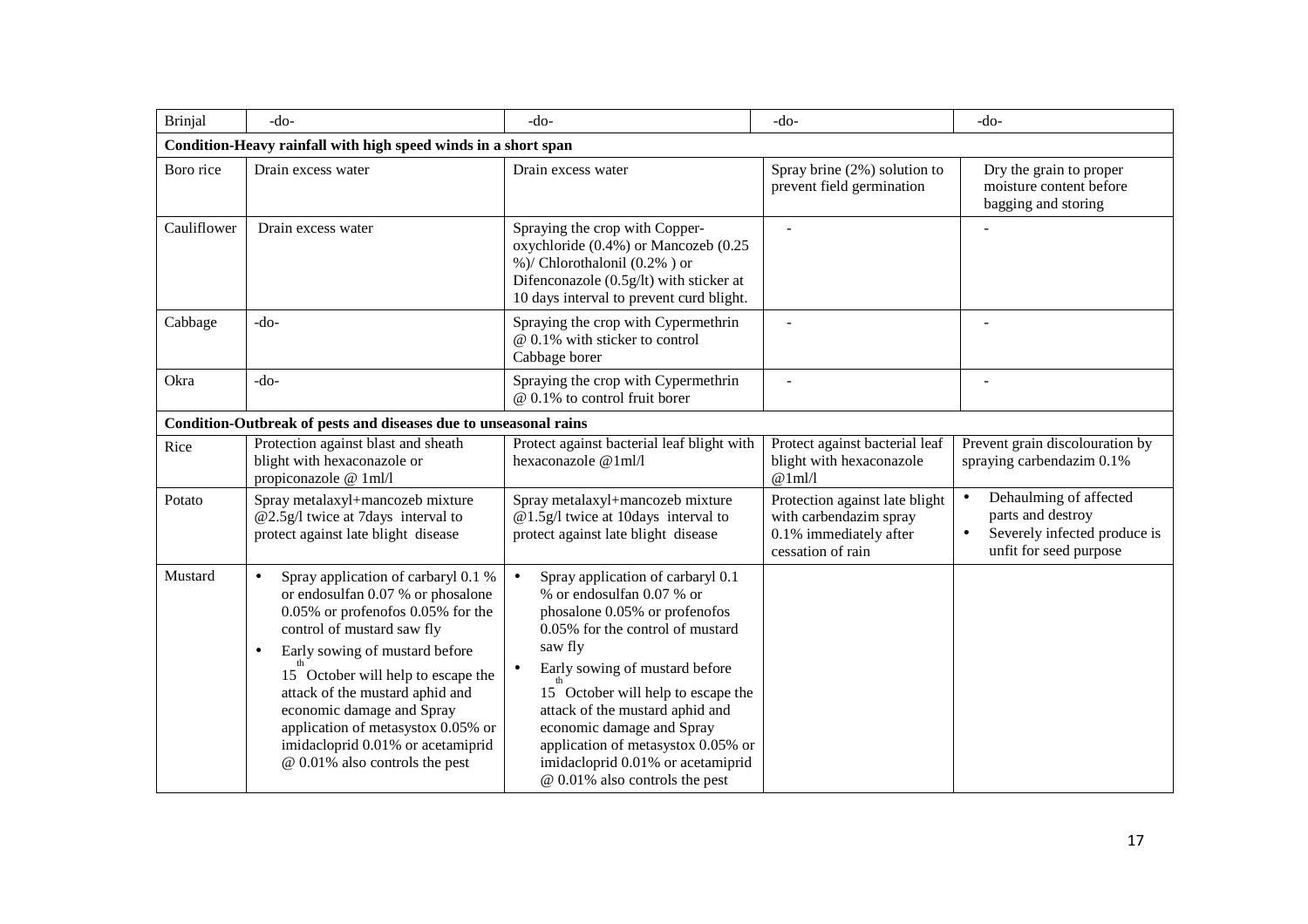| <b>Horticulture</b> |                                                                                                                                                         |                                                                                                                                                                                                        |  |
|---------------------|---------------------------------------------------------------------------------------------------------------------------------------------------------|--------------------------------------------------------------------------------------------------------------------------------------------------------------------------------------------------------|--|
| Cauliflower         | Spraying of Prophenophos $@$ 0.1% or<br>Cypermethrin $@$ 0.1% to<br>Control cabbage borer or diamond<br>back moth with sticker                          | Spraying the crop with Copper-<br>oxychloride (0.4%) or Mancozeb<br>$(0.25\%)$ / Chlorothalonil $(0.2\%)$ or<br>Difenconazole (0.5g/lt) with sticker<br>at 10 days interval to prevent curd<br>blight. |  |
| Okra                | Four sprayings of systemic insecticides<br>starting from 20 days after<br>sowing at 10 days interval                                                    | Spraying the crop with Cypermethrin<br>@ 0.1% to control fruit borer                                                                                                                                   |  |
| Cucurbits           | Two sprays of 0.25% Fosetyl Al<br>or Cyamoxanil- Mancozeb<br>or Metalaxyl- Mancozeb<br>at 10 days interval effectively<br>control downy mildew disease. |                                                                                                                                                                                                        |  |
| Chilli              | Spraying of Prophenophos @<br>1ml/litre/<br>Diafenthiuron $@$ 1 g/litre for the<br>control of thrips and mites at<br>15-20 days interval                |                                                                                                                                                                                                        |  |

## **2.3 Floods**

|                | Condition - Transient water logging/ partial inundation                                                                                                                   |                                                                                                                                                                                                        |                                                           |                                                                                                                                                                                                    |  |  |  |  |
|----------------|---------------------------------------------------------------------------------------------------------------------------------------------------------------------------|--------------------------------------------------------------------------------------------------------------------------------------------------------------------------------------------------------|-----------------------------------------------------------|----------------------------------------------------------------------------------------------------------------------------------------------------------------------------------------------------|--|--|--|--|
| <b>Crop</b>    | <b>Suggested contingency measure</b>                                                                                                                                      |                                                                                                                                                                                                        |                                                           |                                                                                                                                                                                                    |  |  |  |  |
|                | Seedling / nursery stage                                                                                                                                                  | Vegetative stage                                                                                                                                                                                       | <b>Reproductive stage</b>                                 | At harvest                                                                                                                                                                                         |  |  |  |  |
| Rice<br>(Aman) | Drain excess water<br>Delayed sowing of seed<br>Growing variety like IET5656 and<br>Nc490(withstans submergence and<br>late transplanting<br>Maintain weed free condition | Drain excess water<br>Take up gap filling with<br>available seedlings from<br>community nursery<br>Spray zinc sulphate 0.2% if the<br>crop is affected by floods within<br>45 days after transplanting | Early rabi crop planning with<br>vegetables, oilseeds etc | Drain excess water and<br>spread sheaves loosely in<br>the fields or field bunds<br>where there is no<br>stagnation or<br>Spray 2% brine solution<br>to prevent premature<br>germination in field. |  |  |  |  |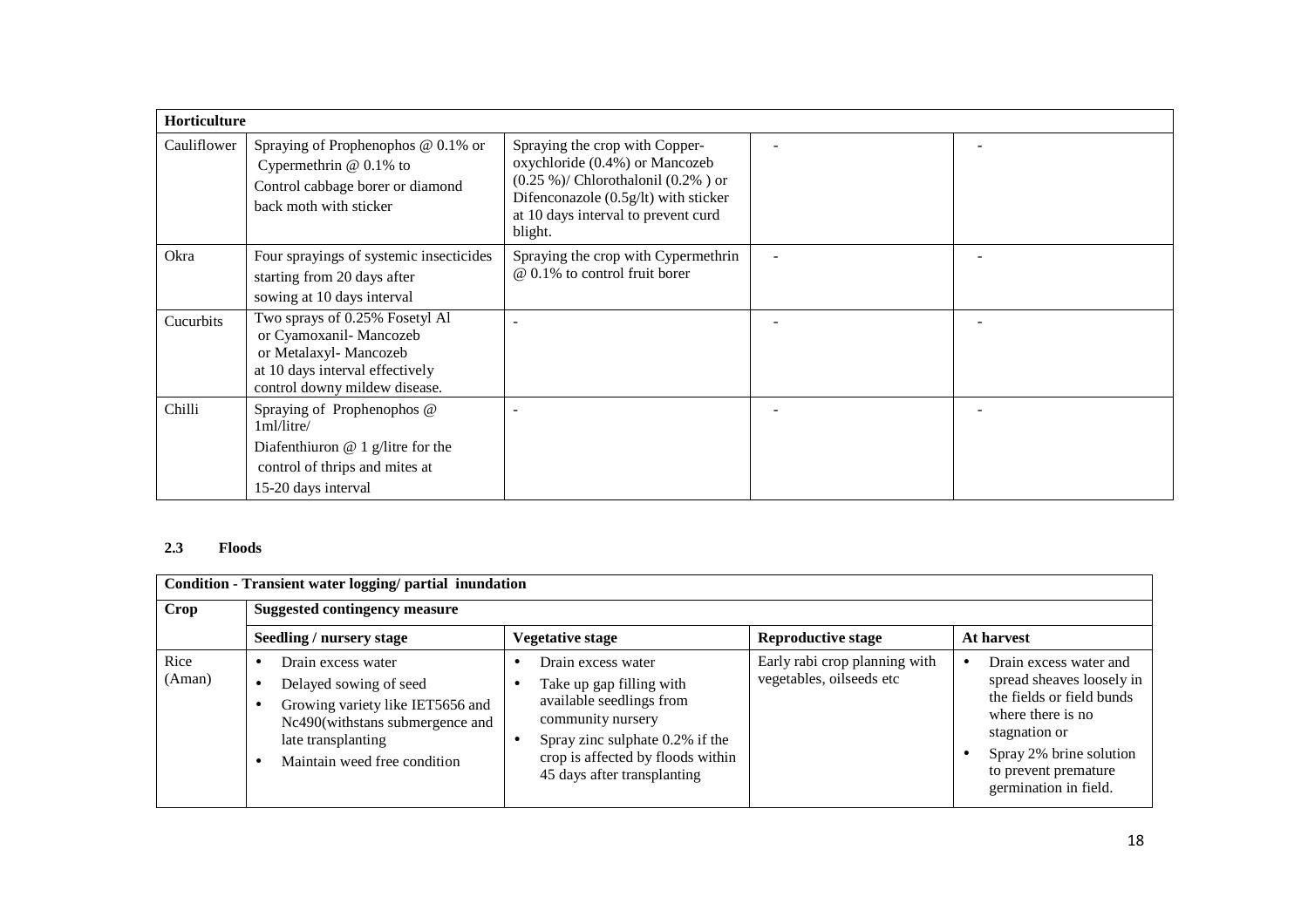|                        |                                                                                                                                                 |                                                                                                                                       |                                                                                     | Dry the grain to proper<br>$\bullet$<br>moisture content before<br>bagging and storage |  |
|------------------------|-------------------------------------------------------------------------------------------------------------------------------------------------|---------------------------------------------------------------------------------------------------------------------------------------|-------------------------------------------------------------------------------------|----------------------------------------------------------------------------------------|--|
| Jute<br>(Olitorius)    | Drain excess water<br>$\bullet$<br>Intercultivation at optimum soil<br>moisture condition to loosen and<br>aerate the soil and to control weeds | Drain excess water<br>Intercultivation at optimum soil<br>moisture condition to loosen and<br>aerate the soil and to control<br>weeds | Drain excess water<br>٠<br>Allow the crop to dry<br>completely before<br>harvesting | Immediately after harvesting,<br>go for retting                                        |  |
| <b>Horticulture</b>    |                                                                                                                                                 |                                                                                                                                       |                                                                                     |                                                                                        |  |
| Cabbage                | Raised and poly covered seed bed                                                                                                                | Quick drainage and need based plant<br>protection measure to be adopted                                                               | $\overline{a}$                                                                      | $\overline{\phantom{0}}$                                                               |  |
| Cauliflower            | -do-                                                                                                                                            | -do-                                                                                                                                  |                                                                                     | $\overline{\phantom{0}}$                                                               |  |
| <b>Brinjal</b>         | Protect against damping off with<br>Dithane M 45 $@$ 2g/l spray                                                                                 | Quick drainage and need based plant<br>protection measure to be adopted                                                               |                                                                                     |                                                                                        |  |
|                        | Continuous submergence for more than 2 days                                                                                                     |                                                                                                                                       |                                                                                     |                                                                                        |  |
| Rice                   | Re-transplanting / double transplanting                                                                                                         |                                                                                                                                       | Early rabi crop planning                                                            |                                                                                        |  |
| <b>Horticulture</b>    | More than 2 to 3 days submergence will damage all the horticultural crops                                                                       |                                                                                                                                       |                                                                                     |                                                                                        |  |
| Sea water<br>intrusion | <b>NA</b>                                                                                                                                       |                                                                                                                                       |                                                                                     |                                                                                        |  |

**2.4 Extreme events: Heat wave / Cold wave/Frost/ Hailstorm /Cyclone – Not applicable**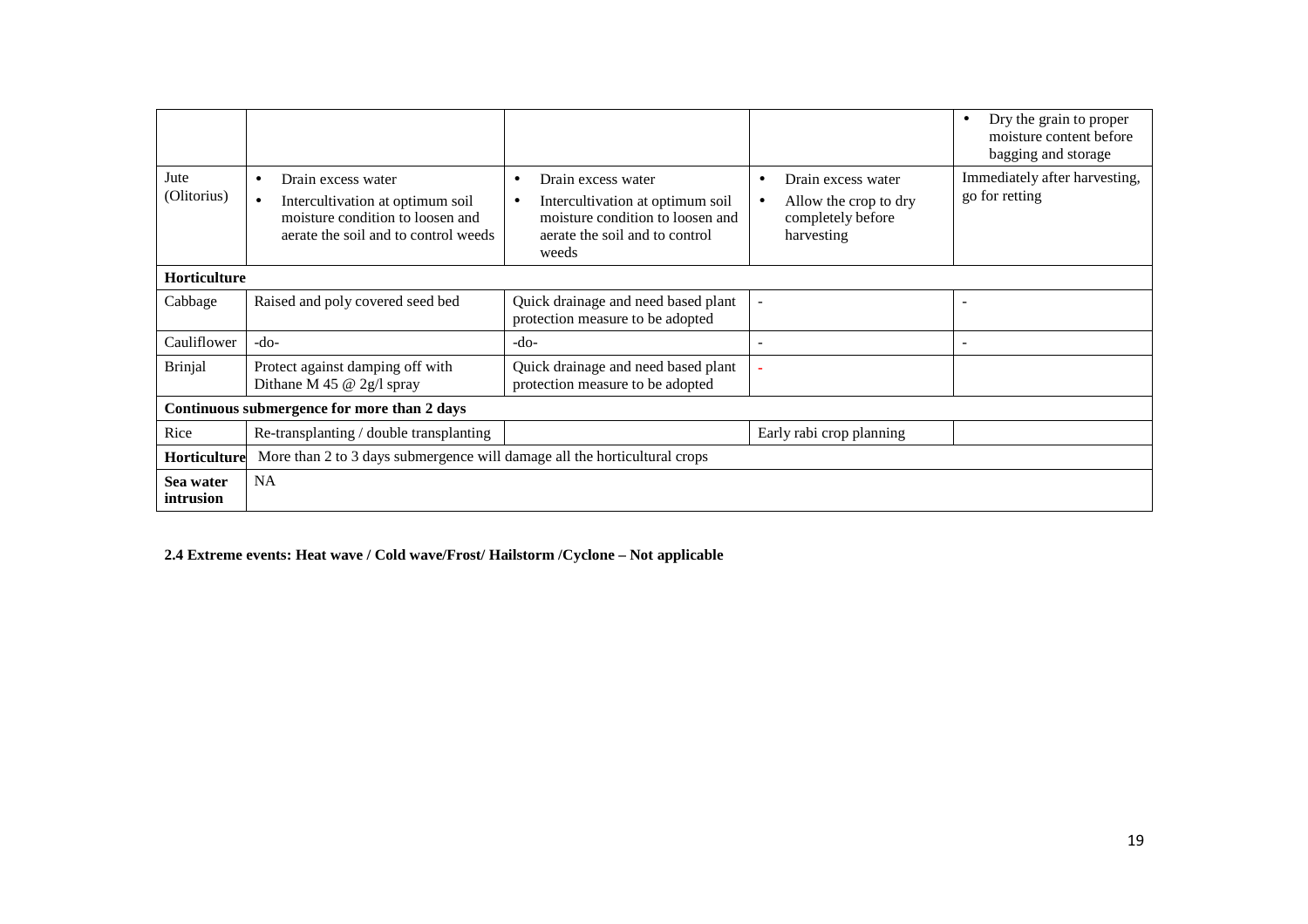# **2.5 Contingent strategies for Livestock, Poultry & Fisheries 2.5.1 Livestock**

|                              | <b>Suggested contingency measures</b>                                                                                                                                                                                                                                                                                                                                                                                                                                                                                                                                                                                                                                                                                                                                                                                                                 |                                                                                                                                                                                                                                                                                                                                                                                                                                                                                                                                                                                                                                 |                                                                                                                                                                                                                                                                                                                        |  |
|------------------------------|-------------------------------------------------------------------------------------------------------------------------------------------------------------------------------------------------------------------------------------------------------------------------------------------------------------------------------------------------------------------------------------------------------------------------------------------------------------------------------------------------------------------------------------------------------------------------------------------------------------------------------------------------------------------------------------------------------------------------------------------------------------------------------------------------------------------------------------------------------|---------------------------------------------------------------------------------------------------------------------------------------------------------------------------------------------------------------------------------------------------------------------------------------------------------------------------------------------------------------------------------------------------------------------------------------------------------------------------------------------------------------------------------------------------------------------------------------------------------------------------------|------------------------------------------------------------------------------------------------------------------------------------------------------------------------------------------------------------------------------------------------------------------------------------------------------------------------|--|
|                              | Before the event <sup>s</sup>                                                                                                                                                                                                                                                                                                                                                                                                                                                                                                                                                                                                                                                                                                                                                                                                                         | During the event                                                                                                                                                                                                                                                                                                                                                                                                                                                                                                                                                                                                                | After the event                                                                                                                                                                                                                                                                                                        |  |
| Drought                      |                                                                                                                                                                                                                                                                                                                                                                                                                                                                                                                                                                                                                                                                                                                                                                                                                                                       |                                                                                                                                                                                                                                                                                                                                                                                                                                                                                                                                                                                                                                 |                                                                                                                                                                                                                                                                                                                        |  |
| Feed and fodder availability | Establishment of village level fodder banks<br>with surplus material (paddy straw/wheat<br>straw)<br>Cultivation of perennial fodder (Pusagaint,<br>NB-21, IGFRI-3, IGFRI-6, 7, 10, BN-1, 2, 4, 6<br>and Co-1, paragrass) on the bank of the rivers<br>Sowing of cereals (Sorghum/ Maize/Bajra) and<br>leguminous crops Lucerne (Anand-2, T-9,<br>Chetak)/Berseem (Mescavi, wardan etc)/<br>Rice bean (DagoreRani, S-8, S-9, K-1)/<br>Cowpea (Russian Giant, UPC-287, UPC 5286,<br>C-30) during North-East monsoon for fodder<br>production.<br>Cultivation of JOB'S TEAR OR COIX<br>(Bidhan Coixno. 1, PC-9, PC-23) with summer<br>rains<br>Promote Azola cultivation at backyard<br>Formation of village Disaster Management<br>Committee<br>Capacity building and preparedness of the<br>stakeholders and official staff for the<br>drought/floods | Harvest and use biomass of dried up<br>crops material as fodder<br>Harvest all the top fodder available<br>(Subabul, Glyricidia, Pipol, Prosopis etc)<br>and feed the LS during drought<br>Judicious use of available fodder from<br>fodder banks<br>Concentrate ingredients such as Grains,<br>brans, chunnies & oilseed cakes, low<br>grade grains etc. unfit for human<br>consumption should be procured from<br>Govt. Godowns for feeding as<br>supplement for high productive animals<br>during drought<br>Promotion of cultivation of Horse gram<br>as contingent crop and harvesting it at<br>vegetative stage as fodder | Encourage progressive<br>farmers to grow multi cut<br>fodder crops of sorghum<br>(Meethi Sudan, Raj Chari,<br>PC-6, PC-9, PC-23)/maize<br>(African Tall, J 1006,<br>Vijay, Moti, Jawahar)/<br>Oats (OS-6, Kent, UPO<br>212, UPO 94, PO 3)<br>Flushing the stock to<br>recoup<br>Replenish the feed and<br>fodder banks |  |
| Drinking water               | Establish water reservoir from the ground water<br>or river on community basis<br>Adopt various water conservation methods at<br>village level to improve the ground water level<br>for adequate water supply.<br>Identification of water resources<br>Desilting of ponds<br>Rain water harvesting and create water<br>bodies/watering points (when water is scarce                                                                                                                                                                                                                                                                                                                                                                                                                                                                                   | Adequate supply of drinking water.<br>Restrict wallowing of animals in water<br>bodies/resources<br>Add alum in stagnated water bodies                                                                                                                                                                                                                                                                                                                                                                                                                                                                                          | Watershed management<br>practices shall be<br>promoted to conserve the<br>rainwater. Bleach (0.1%)<br>drinking water / water<br>sources<br>Provide clean drinking<br>water                                                                                                                                             |  |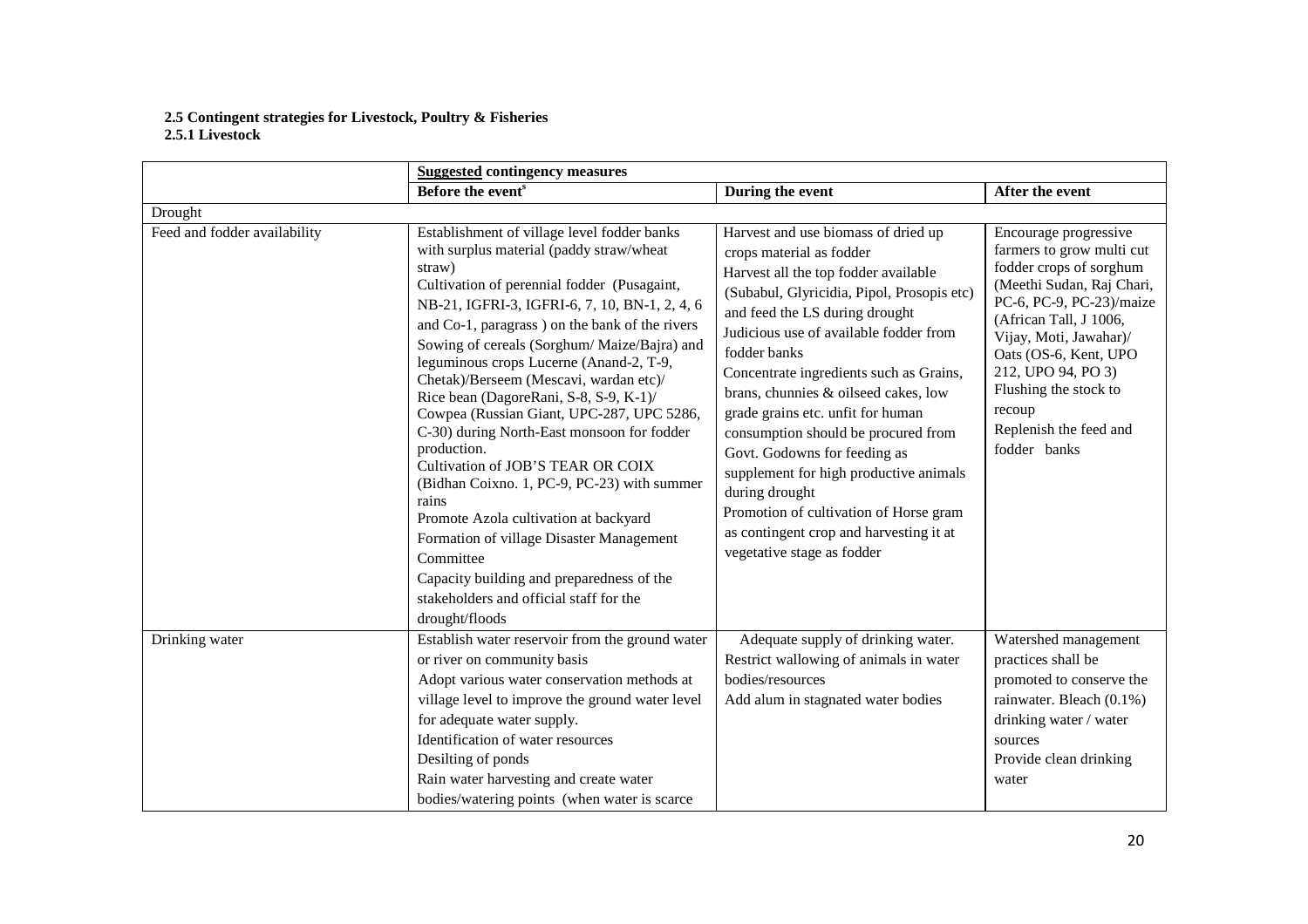| Construction of drinking water tanks in herding                                                                                                                                                                                                                                                                                                                                                                                                                                                                             |                                                                                                                                                                                                                                                                                                                                                                                                                                                                                                                                                |                                                                                                                                                                                                                                                                                                                                                         |
|-----------------------------------------------------------------------------------------------------------------------------------------------------------------------------------------------------------------------------------------------------------------------------------------------------------------------------------------------------------------------------------------------------------------------------------------------------------------------------------------------------------------------------|------------------------------------------------------------------------------------------------------------------------------------------------------------------------------------------------------------------------------------------------------------------------------------------------------------------------------------------------------------------------------------------------------------------------------------------------------------------------------------------------------------------------------------------------|---------------------------------------------------------------------------------------------------------------------------------------------------------------------------------------------------------------------------------------------------------------------------------------------------------------------------------------------------------|
| places/village junctions/relief camp locations                                                                                                                                                                                                                                                                                                                                                                                                                                                                              |                                                                                                                                                                                                                                                                                                                                                                                                                                                                                                                                                |                                                                                                                                                                                                                                                                                                                                                         |
| Community drinking water trough can be                                                                                                                                                                                                                                                                                                                                                                                                                                                                                      |                                                                                                                                                                                                                                                                                                                                                                                                                                                                                                                                                |                                                                                                                                                                                                                                                                                                                                                         |
| arranged in shandies /community grazing areas                                                                                                                                                                                                                                                                                                                                                                                                                                                                               |                                                                                                                                                                                                                                                                                                                                                                                                                                                                                                                                                |                                                                                                                                                                                                                                                                                                                                                         |
| Procure and stock emergency medicines and<br>vaccines for important endemic diseases of<br>the area<br>All the stock must be immunized for endemic<br>diseases of the area<br>Surveillance and disease monitoring network to<br>be established at Joint Director (Animal<br>Husbandry) office in the district<br>Adequate refreshment training on draught<br>management to be given to VAS, Jr.VAS, LI<br>with regard to health & management measures<br>Procure and stock multivitamins & area<br>specific mineral mixture | Carryout deworming to all animals<br>entering into relief camps<br>Identification and quarantine of sick<br>animals<br><b>Constitution of Rapid Action Veterinary</b><br>Force<br>Performing ring vaccination (8 km<br>radius) in case of any outbreak<br>Restricting movement of livestock in<br>case of any epidemic<br>Tick control measures be undertaken to<br>prevent tick borne diseases in animals<br>Rescue of sick and injured animals and<br>their treatment<br>Organize with community, daily lifting<br>of dung from relief camps | Keep close<br>surveillance on<br>disease outbreak.<br>Undertake the vaccination<br>depending on need<br>Keep the animal houses<br>and milking sheds clean<br>and spray disinfectants<br>Farmers should be<br>advised to breed their<br>milch animals during July-<br>September so that the peak<br>milk production does not<br>coincide with mid summer |
|                                                                                                                                                                                                                                                                                                                                                                                                                                                                                                                             |                                                                                                                                                                                                                                                                                                                                                                                                                                                                                                                                                |                                                                                                                                                                                                                                                                                                                                                         |
| Preparation of hay & silage of excess left over<br>fodder for use in natural disadvantageous<br>situation,<br>Insurance of livestock<br>In case of early forewarning (EFW), harvest all<br>the crops that can be useful as feed/fodder in<br>future (store properly)<br>Store sufficient dry fodder for the<br>transportation to the flood affected villages<br>Don't allow the animals for grazing if severe<br>floods are forewarned                                                                                      | Supply fodder from nearby Govt. fodder<br>farms, private parties, prepared hay or<br>silage, community fodder bank etc.<br>Establish Control Room at the Block,<br>Sub-division & District level for prompt<br>management action<br>Transportation of animals to elevated<br>areas<br>Proper hygiene and sanitation of the<br>animal shed<br>In severe storms, un-tether or let loose                                                                                                                                                          | Repair of animal shed<br>Bring back the animals to<br>the shed<br>Cleaning and disinfection<br>of the shed<br>Bleach (0.1%) drinking<br>water / water sources<br>Encouraging farmers to<br>cultivate<br>short-term fodder crops<br>like sunhemp.<br>Deworming with broad                                                                                |
|                                                                                                                                                                                                                                                                                                                                                                                                                                                                                                                             | use only as drinking water for animals)                                                                                                                                                                                                                                                                                                                                                                                                                                                                                                        | Keep stock of bleaching powder and lime<br>the animals                                                                                                                                                                                                                                                                                                  |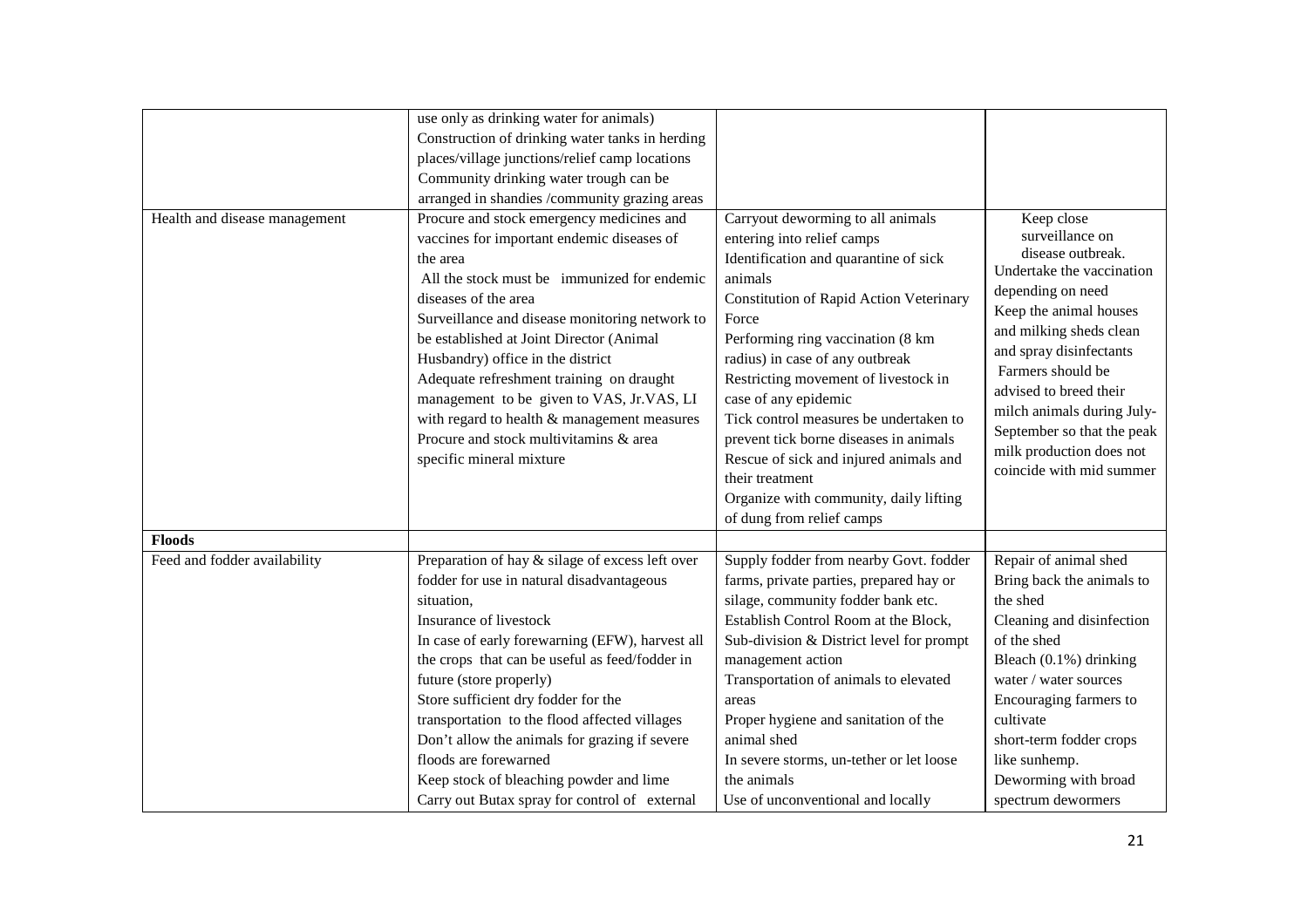|                         | parasites                                        | available cheap feed ingredients for       | Proper disposable of the   |
|-------------------------|--------------------------------------------------|--------------------------------------------|----------------------------|
|                         | Identify the Clinical staff and trained paravets | feeding of livestock.                      | dead animals / carcasses   |
|                         | and indent for their services as per schedules   | Avoid soaked and mould infected feeds /    | by burning / deep burying  |
|                         | Identify the volunteers who can serve in need    | fodders to livestock                       | $(4-8$ feet) with lime     |
|                         | of emergency                                     | Emergency outlet establishment for         | powder (1kg for small      |
|                         | Arrangement for transportation of animals from   | required medicines or feed in each         | ruminants and 5kg for      |
|                         | low lying area to safer places and also for      | village                                    | large ruminants) in pit    |
|                         | rescue animal health workers to get involve in   | Spraying of fly repellants in animal sheds | Drying the harvested crop  |
|                         | rescue operations                                |                                            | material and proper        |
|                         |                                                  |                                            | storage for use as fodder. |
|                         |                                                  |                                            | Claim insurance            |
| Cyclone                 | <b>NA</b>                                        |                                            |                            |
| Heat wave and cold wave | <b>NA</b>                                        |                                            |                            |

## **2.5.2 Poultry**

|                               | <b>Suggested contingency measures</b> |                                                |                                          |  |
|-------------------------------|---------------------------------------|------------------------------------------------|------------------------------------------|--|
|                               | Before the event <sup>a</sup>         | During the event                               | After the event                          |  |
| <b>Drought</b>                |                                       |                                                |                                          |  |
| Shortage of feed ingredients  | Storing of house hold grain like      | Supplementation only for productive birds      | Supplementation to all survived birds    |  |
|                               | maize, broken rice etc, in to use     | with house hold grain                          |                                          |  |
|                               | as feed in case of severe             | Supplementation of shell grit (calcium) for    |                                          |  |
|                               | drought                               | laying birds                                   |                                          |  |
|                               |                                       | Culling of weak birds                          |                                          |  |
| Drinking water                | Adopt various water                   | Use water sanitizers or offer cool hygienic    | Sanitation of drinking water             |  |
|                               | conservation methods at village       | drinking water                                 |                                          |  |
|                               | level to improve the ground           |                                                |                                          |  |
|                               | water level for adequate water        |                                                |                                          |  |
|                               | supply.                               |                                                |                                          |  |
| Health and disease management | Culling of sick birds.                | Mixing of Vit. A, D, E, K and B-complex        | Hygienic and sanitation of poultry house |  |
|                               | Deworming and vaccination             | including vit C in drinking water (5ml in one) | Disposal of dead birds by burning /      |  |
|                               | against RD and IBD                    | litre water)                                   | burying with lime powder in pit          |  |
| <b>Floods</b>                 |                                       |                                                |                                          |  |
| Shortage of feed ingredients  | In case of early forewarning of       | Use stored feed as supplement                  | Routine practices are followed           |  |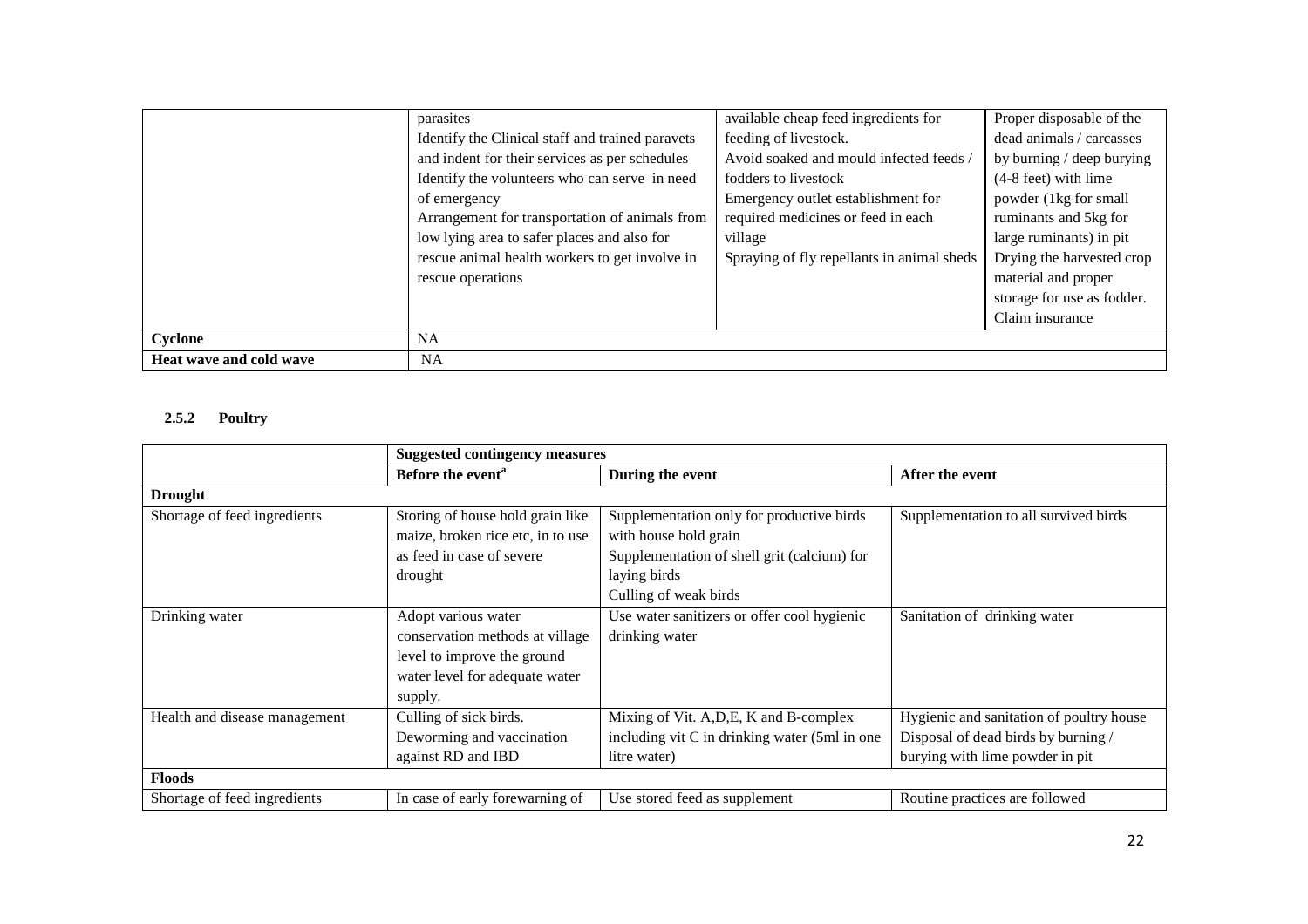|                               | floods, shift the birds to safer | Don't allow for scavenging                   | Deworming and vaccination against RD      |
|-------------------------------|----------------------------------|----------------------------------------------|-------------------------------------------|
|                               | place                            | Culling of weak birds                        |                                           |
|                               | Storing of house hold grain like |                                              |                                           |
|                               | maize, broken rice, bajra etc,   |                                              |                                           |
| Drinking water                | Adopt various water              | Use water sanitizers or offer cool hygienic  | Sanitation of drinking water              |
|                               | conservation methods at village  | drinking water                               |                                           |
|                               | level to improve the ground      |                                              |                                           |
|                               | water level for adequate water   |                                              |                                           |
|                               | supply.                          |                                              |                                           |
| Health and disease management | In case of EFW, add antibiotic   |                                              |                                           |
|                               | powder                           | Prevent water logging surrounding the sheds  | Sanitation of poultry house               |
|                               | (Terramycin/Ampicilline/         | through proper drainage facility             | Treatment of affected birds Disposal of   |
|                               | Ampiclox etc., 10g in one litre) | Assure supply of electricity by generator or | dead birds by burning / burying with line |
|                               | in drinking water to prevent any | solar energy or biogas                       | powder in pit                             |
|                               | disease outbreak                 | Sprinkle lime powder to prevent ammonia      | Disposal of poultry manure to prevent     |
|                               |                                  | accumulation due to dampness                 | protozoal problem                         |
|                               |                                  |                                              | Supplementation of coccidiostats in feed  |
|                               |                                  |                                              | Vaccination against RD                    |
| Cyclone                       | <b>NA</b>                        |                                              |                                           |
| Heat wave & cold wave         | <b>NA</b>                        |                                              |                                           |

## **2.5.3 Fisheries/ Aquaculture**

|                                | <b>Suggested contingency measures</b>    |                                       |                                            |  |
|--------------------------------|------------------------------------------|---------------------------------------|--------------------------------------------|--|
|                                | Before the event <sup>a</sup>            | During the event                      | After the event                            |  |
| 1) Drought                     |                                          |                                       |                                            |  |
| A. Capture                     |                                          |                                       |                                            |  |
| <b>Marine</b>                  | Not applicable                           | Not applicable                        | Not applicable                             |  |
| <b>Inland</b>                  |                                          |                                       |                                            |  |
| (i) Shallow water depth due to | Proposed for excavation of earth from    | Supply of water into the water body   | Proper post-event management,              |  |
| insufficient rains/inflow      | periphery areas so that water can retain | from tube well, nearby river etc. and | retention of water, disinfecting water (if |  |
|                                | in the deep pockets and building of high | observe mortality of fish and proper  | possible) to prevent disease out-breaks.   |  |
|                                | embankment                               | management of the said water body.    |                                            |  |
| (ii) Changes in water quality  | Water and soil quality tests suggested   | Proper management in ponds for soil   | Proper disinfection of water and           |  |
|                                | from time to time.                       | and water as per the test report.     | maintenance of water temperature and       |  |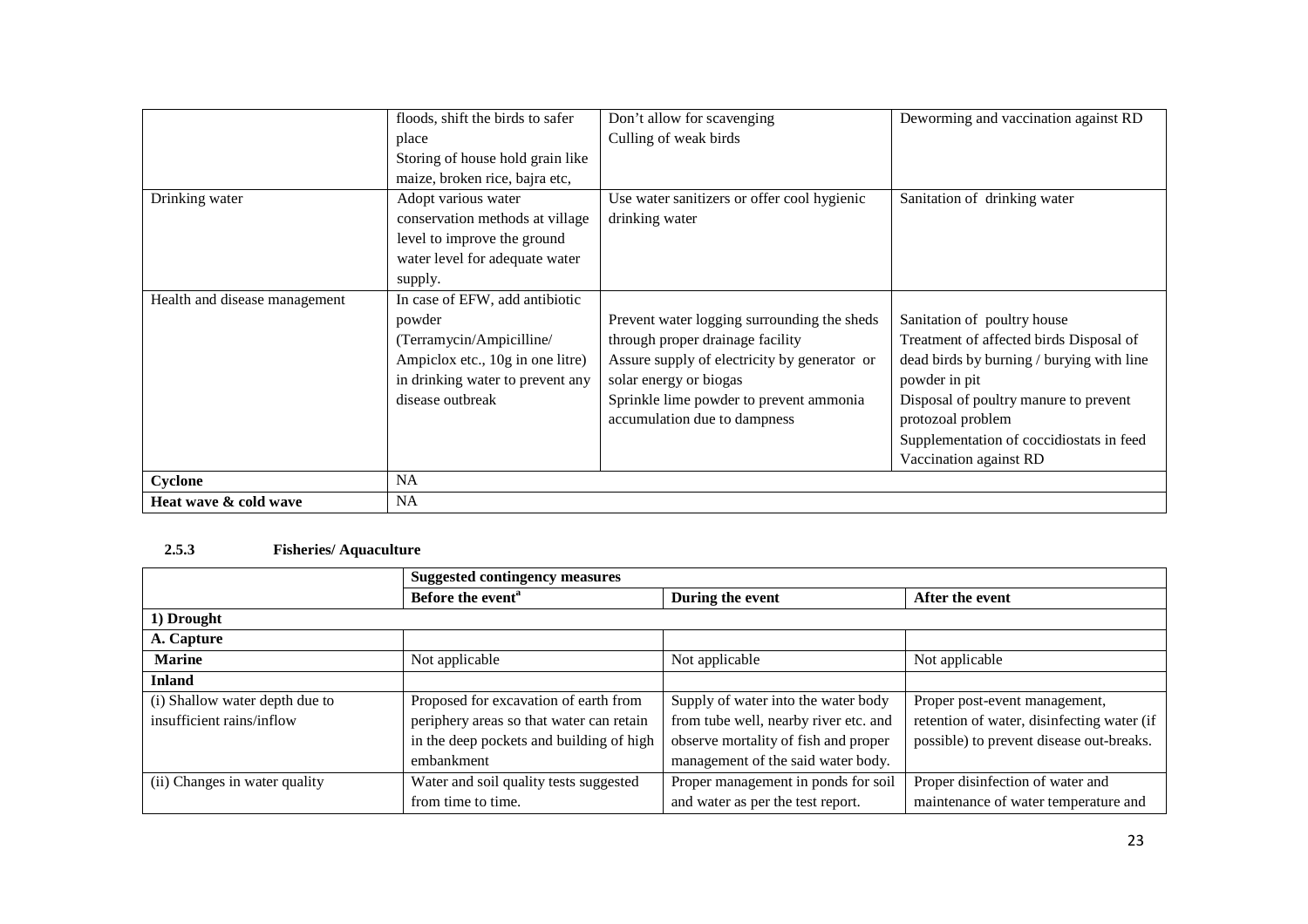|                                                                |                                                                                                                                                                                                                   |                                                                                                                                                                       | plankton quantity.                                                                                                                          |
|----------------------------------------------------------------|-------------------------------------------------------------------------------------------------------------------------------------------------------------------------------------------------------------------|-----------------------------------------------------------------------------------------------------------------------------------------------------------------------|---------------------------------------------------------------------------------------------------------------------------------------------|
| (iii) Any other                                                | <b>Nil</b>                                                                                                                                                                                                        | Nil                                                                                                                                                                   | Nil                                                                                                                                         |
| <b>B.</b> Aquaculture                                          |                                                                                                                                                                                                                   |                                                                                                                                                                       |                                                                                                                                             |
| (i) Shallow water in ponds due to<br>insufficient rains/inflow | Proposed for excavation of earth from<br>the pond so that water can retain during<br>drought and supply of water in to the<br>pond from tube well / river etc.                                                    | Control of pond water quality<br>parameters and maintenance of<br>optimum level of planktons (fish<br>food) in the pond through proper<br>fertilization (if required) | Suggested for disinfection of pond<br>water through liming and periodic<br>netting to assess the biomass.                                   |
| (ii) Impact of salt load build up in                           | Not applicable                                                                                                                                                                                                    | Not applicable                                                                                                                                                        | Not applicable                                                                                                                              |
| ponds / change in water quality                                | (No saline water nearby)                                                                                                                                                                                          | (No saline water nearby)                                                                                                                                              | (No saline water nearby)                                                                                                                    |
| (iii) Any other                                                | <b>Nil</b>                                                                                                                                                                                                        | Nil                                                                                                                                                                   | Nil                                                                                                                                         |
| 2) Floods                                                      |                                                                                                                                                                                                                   |                                                                                                                                                                       |                                                                                                                                             |
| A. Capture                                                     |                                                                                                                                                                                                                   |                                                                                                                                                                       |                                                                                                                                             |
| Marine                                                         | Not applicable<br>(No marine fishery resource)                                                                                                                                                                    | Not applicable<br>(No marine fishery resource)                                                                                                                        | Not applicable<br>(No marine fishery resource)                                                                                              |
| Inland                                                         |                                                                                                                                                                                                                   |                                                                                                                                                                       |                                                                                                                                             |
| (i) Average compensation paid due to<br>loss of human life     | Creating awareness among the<br>fishermen on emergency strategies to<br>be adopted in the case of flood.                                                                                                          | Advise to shift to high land / flood<br>shelter camps to save life.                                                                                                   | Monetary compensation to the affected<br>family for loss of life.                                                                           |
| (ii) No. of boats / nets/damaged                               | Training fishermen on protection of<br>boats, nets etc. in case of occurrence of<br>flood.                                                                                                                        | Keeping the boat / net in dry / high<br>places during flood situation.                                                                                                | Damage reports are to be sent to higher<br>authority for compensation.                                                                      |
| (iii) No. of houses damaged                                    | <b>Nil</b>                                                                                                                                                                                                        | Nil                                                                                                                                                                   | Damage reports are to be sent to higher<br>authority for compensation.                                                                      |
| (iv) Loss of stock                                             | Advise to strengthen protection dyke so<br>that during flood dyke remains safe and<br>fish stock are not affected. Placing fish<br>aggregation devices in the deeper zones<br>so that fish are accumulated there. | Advise to protect fish stock from<br>escaping by putting nets in the areas<br>where dyke is damaged.                                                                  | Assessing the residual fish stock after<br>the flood and taking proper<br>management strategies as per the advice<br>of Fishery Department. |
| (v) Changes in water quality                                   | Nil                                                                                                                                                                                                               | Nil                                                                                                                                                                   | Application of lime / other disinfectants<br>in the water body                                                                              |
| (vi) Health and diseases                                       | Nil                                                                                                                                                                                                               | Nil                                                                                                                                                                   | Monitoring and taking preventive<br>measures against out-break of disease                                                                   |
| <b>B.</b> Aquaculture                                          |                                                                                                                                                                                                                   |                                                                                                                                                                       |                                                                                                                                             |